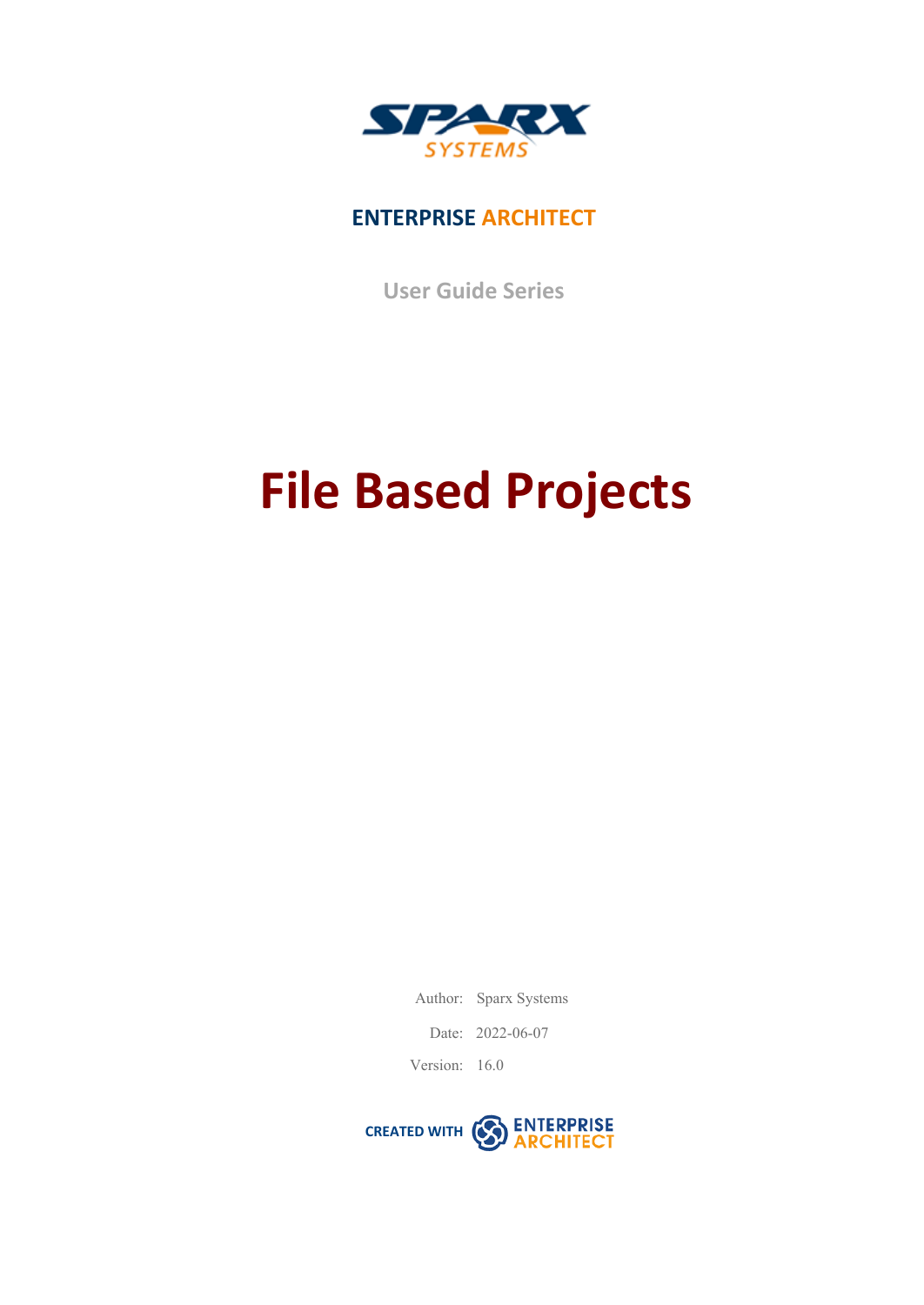## **Table of Contents**

| File Based Projects                                                                                            |    |
|----------------------------------------------------------------------------------------------------------------|----|
| Copy a Base Project                                                                                            |    |
| Sharing File Based Projects                                                                                    |    |
| Share Enterprise Architect Projects                                                                            |    |
| Refresh View of Shared Project                                                                                 |    |
| Share Projects on Network Drive                                                                                | 11 |
| Distributed Development                                                                                        | 12 |
| Replication                                                                                                    | 13 |
| <b>QEA Replication</b>                                                                                         | 14 |
| Design Masters - QEA                                                                                           | 16 |
| Create Replicas - QEA Parama and Carrier and Carrier and Carrier and Carrier and Carrier and Carrier and Carri | 17 |
| Synchronize Replicas - QEA                                                                                     | 18 |
| Resolve Conflicts - QEA                                                                                        | 20 |
| Remove Replication - QEA                                                                                       | 22 |
| <b>EAP Replication</b>                                                                                         | 23 |
| Design Masters - EAP                                                                                           | 25 |
| Create Replicas - EAP                                                                                          | 26 |
| Synchronize Replicas - EAP                                                                                     | 27 |
| Remove Replication - EAP                                                                                       | 28 |
| Upgrade Replicas - EAP                                                                                         | 30 |
| Resolve Conflicts - EAP                                                                                        | 31 |
| Create a Project in a MS Access 2007 Database                                                                  | 33 |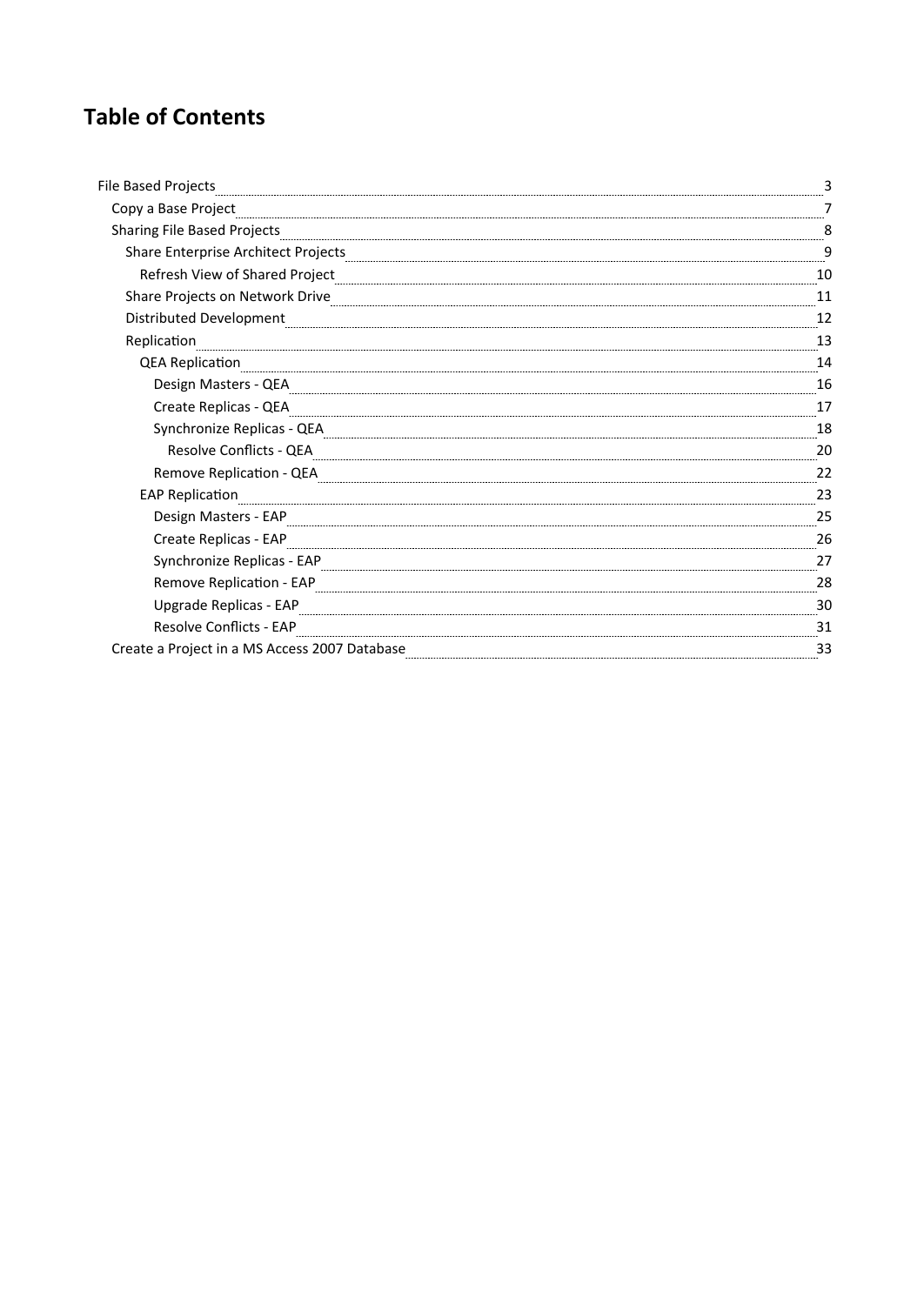## **File Based Projects**



Enterprise Architect provides a convenient light-weight, low-barrier and portable file-based repository out-of-the-box, which is ideal for modelers who want to start work immediately; with a file-based repository you can be modeling within a few minutes. All editions of Enterprise Architect support these types of repository in the form of:

- · A .qea or .qeax file asa SQLite database, the default type in Enterprise Architect Release 16.0 and later (recommended in both 32 bit and 64 bit versions)
- A .feap file as a Firebird repository in all editions of Enterprise Architect
- · A legacy .eap or .eapx file in all editions of Enterprise Architect except Release 16.0 64 bit
- · A .eadb file as an MS Access 2007+ database

You can create your own repository from scratch, but default repositories (EABase files) are conveniently supplied in .qea, .feap and .eap formats, located in the Enterprise Architect installation directory. The EABase files act as templates for creating new projects and can be copied freely to easily allow you to create new repositories. You can tailor these repositories to suit your organization or create yourown base repository.

Note that:

- · QEA files are based on the well regarded open source SQLite3 code base, which has many useful tools and is extendable to meet emerging and changing needs; it does not require third party or custom drivers to be installed
- · QEA files are the default file-based format, recommended and preferred for single user, single desktop, file-based modeling
- · QEA files workseamlessly across Windows, Linux and Mac (the last two using Wine) on both 32 bit and 64 bit versions
- · QEA files also provide basic replication support for merging changes between a replica set
- · QEAX files are recommended for very small work groups sharing a file on a network share
- EAP/EAPX files are not supported under Linux/Mac but may work with additional third-party drivers
- EAP/EAPX files are generally supported under Windows, but require additional drivers installed from Microsoft

QEA files (SQLite databases) have been incorporated to better support the 64 bit version of Enterprise Architect, and to avoid dependency on various operating system capabilities.

### **File-based Project Tasks**

Firstly, to create any file in Enterprise Architect, select one of:

- · | New Project menu option
- · 'Local File | New Project' option on the 'Manage Projects' dialog, or
- · 'Create new'option on the Start Page

All of these options display the 'New Project' dialog; select a directory and enter a file name for your project, using an appropriate file extension.

Once the project has been saved, the 'Create from Pattern' tab (Model Wizard) displays, which makes a selection of model patterns available; select the pattern(s) to use.

Enterprise Architect adds a model containing the selected model Packages to the Browser window.

| Task<br><b>Detail</b> |  |
|-----------------------|--|
|-----------------------|--|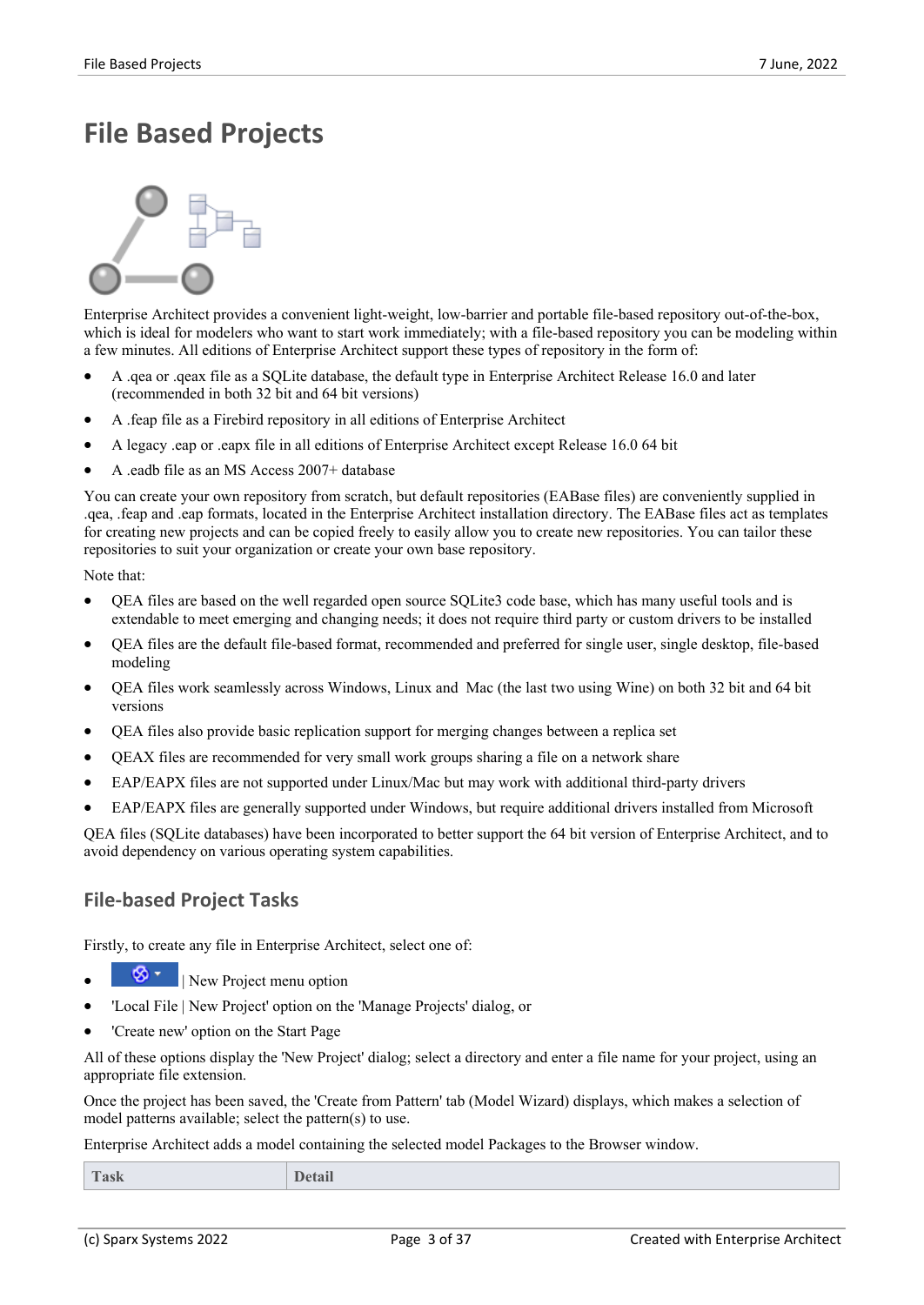| Create .QEA and .QEAX<br>Project Files                 | From Enterprise Architect version 16.0 onwards, .qea/.qeax is the default and<br>recommended file based format, due to its easy of setup and general performance.                                                                                                                                                                                                                                                                                                    |
|--------------------------------------------------------|----------------------------------------------------------------------------------------------------------------------------------------------------------------------------------------------------------------------------------------------------------------------------------------------------------------------------------------------------------------------------------------------------------------------------------------------------------------------|
|                                                        | Files with the extension of .QEA support single users.<br>٠                                                                                                                                                                                                                                                                                                                                                                                                          |
|                                                        | The .QEAX support muilti-user access for a small group less than five users.<br>$\bullet$                                                                                                                                                                                                                                                                                                                                                                            |
|                                                        | The internal format of both files is identical, however the .QEAX extension<br>indicates that file sharing will be enabled. A QEAX file can be renamed back to<br>QEA - no data transfer is required.                                                                                                                                                                                                                                                                |
| Create .FEAP Project Files<br>(Firebird)               | When you create a .feap file in Enterprise Architect, the system will check your<br>input and display an error message if:                                                                                                                                                                                                                                                                                                                                           |
|                                                        | Your Firebird repository is not located on the local drive; a Firebird repository<br>$\bullet$<br>is not appropriate for a network shared project                                                                                                                                                                                                                                                                                                                    |
|                                                        | The file path contains characters that are not in the system codepage<br>$\bullet$                                                                                                                                                                                                                                                                                                                                                                                   |
| Create .EAP/.EAPX<br>Project Files (MS Access          | Create your project file with the .eap extension under JET 3.5 (does not support<br>unicode text) or .eapx under JET 4 (does support unicode text).                                                                                                                                                                                                                                                                                                                  |
| Jet)                                                   | You can also copy and rename the EABase.eap or .eapx template file, and build<br>your project up from that.                                                                                                                                                                                                                                                                                                                                                          |
|                                                        | Note that you cannot create or load a .eap or .eapx file in Enterprise Architect 16.0<br>64 bit under Wine. Under any other operating system, if the 64 bit access driver is<br>not installed, the system prompts you to convert the file to another format such as<br>.feap.                                                                                                                                                                                        |
| Create .EADB Project Files                             | Introduced in Enterprise Architect v16, if you have MS Access 2007+ (or the MS<br>Access database engine) installed, you can create a .eadb project file in these ways:                                                                                                                                                                                                                                                                                              |
|                                                        | Select to create a new project file and give it the .eadb file extension<br>٠                                                                                                                                                                                                                                                                                                                                                                                        |
|                                                        | Copy and rename the EABase.eadb file (in the installation folder) and build up<br>$\bullet$<br>your project from that                                                                                                                                                                                                                                                                                                                                                |
|                                                        | Prior to Enterprise Architect v16 the only way to make use of MS Access 2007+<br>databases was with the .ACCDB ODBC driver (see the next point). However, the<br>eadb extension is now internally recognized by Enterprise Architect, so once MS<br>Access 2007+ (or the database engine) is installed, Enterprise Architect can work<br>with these databases without any further configuration, thereby greatly improving<br>the usability of this database format. |
|                                                        | The eadb files can be opened in all editions of Enterprise Architect, including the<br>Professional.                                                                                                                                                                                                                                                                                                                                                                 |
| Create .ACCDB Project<br>Files                         | Enterprise Architect can use a MS Access 2007+ database (extension .ACCDB) as<br>repository; however, the local machine requires either MS Access 2007 (or later) or<br>the MS Access 2013 (or later) database engine installed. Having one of these<br>products provides the local machine with a Microsoft Access ODBC driver that<br>Enterprise Architect can make use of.                                                                                        |
| Location of default<br>(EABase) repository<br>template | The default installation directories, depending on which edition you have installed,<br>are:                                                                                                                                                                                                                                                                                                                                                                         |
|                                                        | Registered Edition: C:\Program Files\Sparx Systems\EA<br>$\bullet$                                                                                                                                                                                                                                                                                                                                                                                                   |
|                                                        | Trial Edition: C:\Program Files\Sparx Systems\EA Trial<br>٠                                                                                                                                                                                                                                                                                                                                                                                                          |
|                                                        | Lite Edition: C:\Program Files\Sparx Systems\EA Lite<br>$\bullet$                                                                                                                                                                                                                                                                                                                                                                                                    |
|                                                        | A base project contains templates and reference data from which you can quickly<br>develop your own project.                                                                                                                                                                                                                                                                                                                                                         |
|                                                        | Note that in addition to deriving a new model from EABase, it is also possible to<br>start a new project by copying an existing one. While it is possible to simply 'copy'                                                                                                                                                                                                                                                                                           |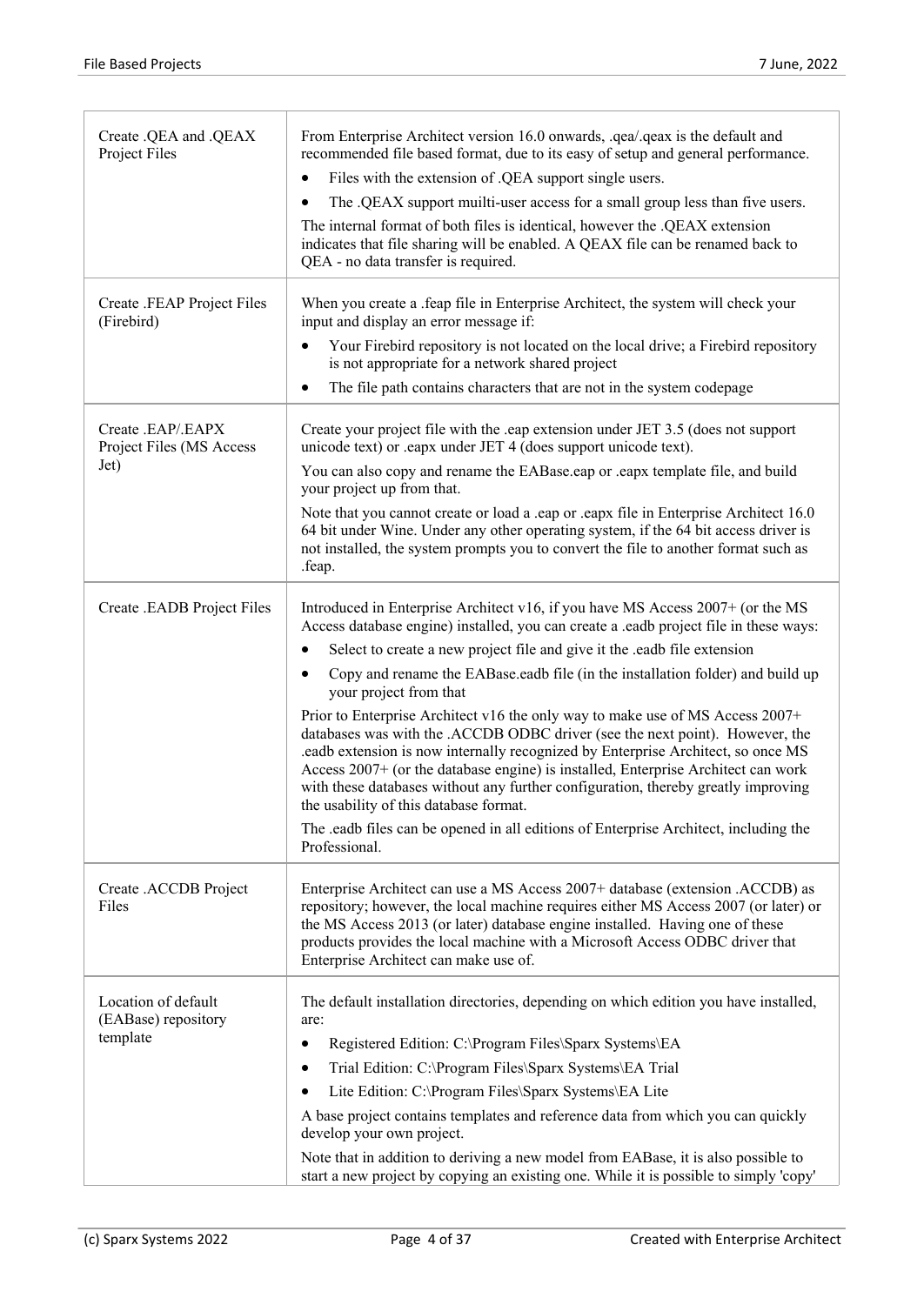|                                | the EABase file at the file system level, this results in two identical models and<br>should only be used when that is the required behavior; for example, when<br>distributing a model to a client for verification. If you use the built in functions of<br>Enterprise Architect to create a new model based on an existing one, Enterprise<br>Architect will modify the unique identifiers (GUIDs) for all elements and related<br>constructs so that the new model is essentially unique, and not a simple copy of the<br>existing one. |
|--------------------------------|---------------------------------------------------------------------------------------------------------------------------------------------------------------------------------------------------------------------------------------------------------------------------------------------------------------------------------------------------------------------------------------------------------------------------------------------------------------------------------------------------------------------------------------------|
| Configure Project              | Having created your project, there are a number of things that you might want to do<br>to set it up for use by yourself or other team members. You might want to:                                                                                                                                                                                                                                                                                                                                                                           |
|                                | Enable Security and set up Users, Groups and Permissions                                                                                                                                                                                                                                                                                                                                                                                                                                                                                    |
|                                | Set Project Options and Personal Preferences<br>$\bullet$                                                                                                                                                                                                                                                                                                                                                                                                                                                                                   |
|                                | Set up Technologies, Perspectives and Ribbon Sets<br>$\bullet$                                                                                                                                                                                                                                                                                                                                                                                                                                                                              |
|                                | Create a Repository structure in the Browser<br>$\bullet$                                                                                                                                                                                                                                                                                                                                                                                                                                                                                   |
|                                | Use patterns to create initial project content<br>$\bullet$                                                                                                                                                                                                                                                                                                                                                                                                                                                                                 |
|                                | Set up Report Templates<br>$\bullet$                                                                                                                                                                                                                                                                                                                                                                                                                                                                                                        |
|                                | Set up default database and programing language options<br>$\epsilon$                                                                                                                                                                                                                                                                                                                                                                                                                                                                       |
| <b>Create Custom Templates</b> | You can customize any Enterprise Architect project as a template project - meaning<br>that you can use it as the basis for creating other project files. This could include<br>company standards, tutorials, frameworks and any other common piece of modeling<br>already in-built; with careful planning you can save yourself many hours of work at<br>project start-up.                                                                                                                                                                  |

## **Best Practices for File Based Repositories**

| Single User                                   | Simple file based repositories (.qea, .feap and .eap files) are best suited to single<br>user development with the model file placed on the modelers local drive. This is a<br>fast and a very efficient means of getting started in modeling a particular solution.<br>Many models will start out as single user repositories and only later be migrated<br>into a DBMS or Cloud-based repository for larger team access. If you need to<br>quickly start work on a project and do some exploratory work, or you are working<br>alone as a consultant, the .qea, .feap or .eap file format is ideal.                 |
|-----------------------------------------------|-----------------------------------------------------------------------------------------------------------------------------------------------------------------------------------------------------------------------------------------------------------------------------------------------------------------------------------------------------------------------------------------------------------------------------------------------------------------------------------------------------------------------------------------------------------------------------------------------------------------------|
| Small Workgroup                               | With all versions of Enterprise Architect it is possible to share a project file at the<br>network file level.                                                                                                                                                                                                                                                                                                                                                                                                                                                                                                        |
|                                               | Note that this is a suitable solution for small workgroups (less than five members)<br>who are collaborating on a shared model.                                                                                                                                                                                                                                                                                                                                                                                                                                                                                       |
|                                               | The solution very much depends on the quality of the network connection as<br>Enterprise Architect on the user's machine is still running all the queries and<br>performing all database operations on a network file. Therefore, it is less suitable as<br>collaborating users increase in number and/or the model grows larger, at which<br>stage it is best to upsize to either a DBMS or Cloud-based architecture.                                                                                                                                                                                                |
| In Conjunction with<br><b>Version Control</b> | One additional scenario in which file-based repositories can be used to great effect<br>is with a Version Control system such as SVN. If the SVN system holds the master<br>content, then individual developers/modelers can check out the material of interest<br>to them into a local .qea .feap or .eap file. When they have made their changes they<br>can migrate their work back into the shared master. This style of development is<br>quite effective, and as the import and export of model material from the Version<br>Control system works best with single user local project files, it is a good match |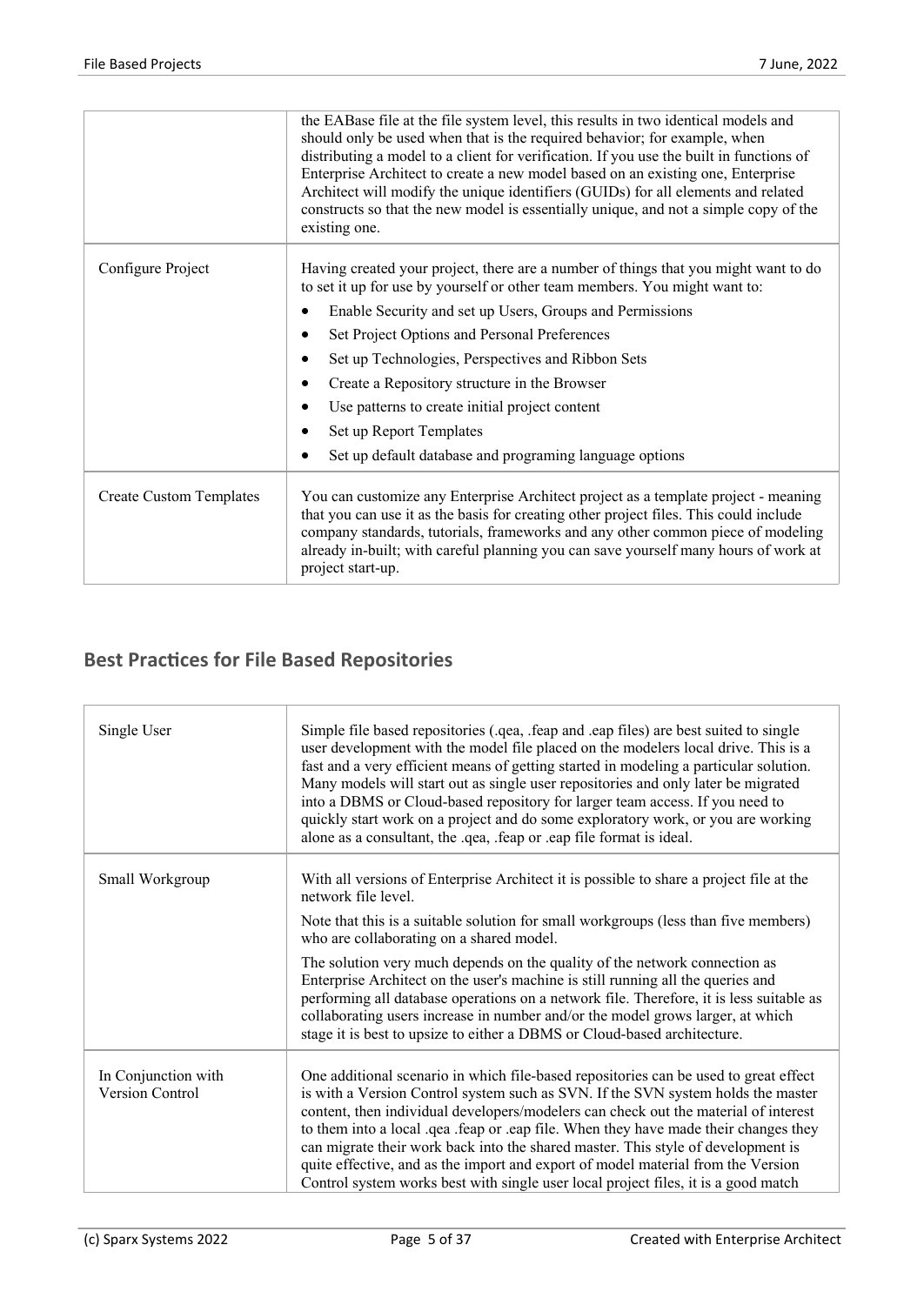|                                             | and a good use of the two technologies.                                                                                                                                                                                                                                                                                                                                                                                                                                                                                                                                                                   |
|---------------------------------------------|-----------------------------------------------------------------------------------------------------------------------------------------------------------------------------------------------------------------------------------------------------------------------------------------------------------------------------------------------------------------------------------------------------------------------------------------------------------------------------------------------------------------------------------------------------------------------------------------------------------|
| Copy of Repository for<br>Storage or Review | A further use of the single file repository is for distribution to clients and others for<br>review and comment, where the original model(s) is located in a DBMS or Cloud<br>that the recipient would not have access to. As it is relatively easy to bulk copy a<br>DBMS model to a local project file, this is a good method for passing on a model to<br>a client or another interested party. If some of the material is restricted, it is<br>possible to delete sections from this single file repository after the bulk copy is<br>complete and before passing it on.                              |
| Replication                                 | If network access is limited and DBMS and Cloud-based solutions are not possible,<br>another possibility for team-based development is to use the built-in replication<br>features of the file format. By creating a design master and distributing replicas to<br>other modelers, it is possible to effectively share and contribute to a model without<br>having direct shared access to the common model. On the down side, someone will<br>have to perform the model merges as required and if there are replication conflicts<br>(two changes to the same item) this will require manual resolution. |

## **Up-sizing**

A project to be easily scaled up when the team further increases in size or when organizational policy dictates. In particular, given that file based multi-user access is limited to the workgroup having fewer than 5 concurrent users, there are two good options:

- A file-based repository can be easily transferred to a DBMS-based repository using the Project Transfer feature
- The free Pro Cloud Server can be used with either a .feap file, or a free DBMS like MySQL, with both supporting unlimited users

### **Notes**

· You can also add Model Packages to a project by clicking on the Browser window header bar and selecting the 'New Model From Pattern' menu option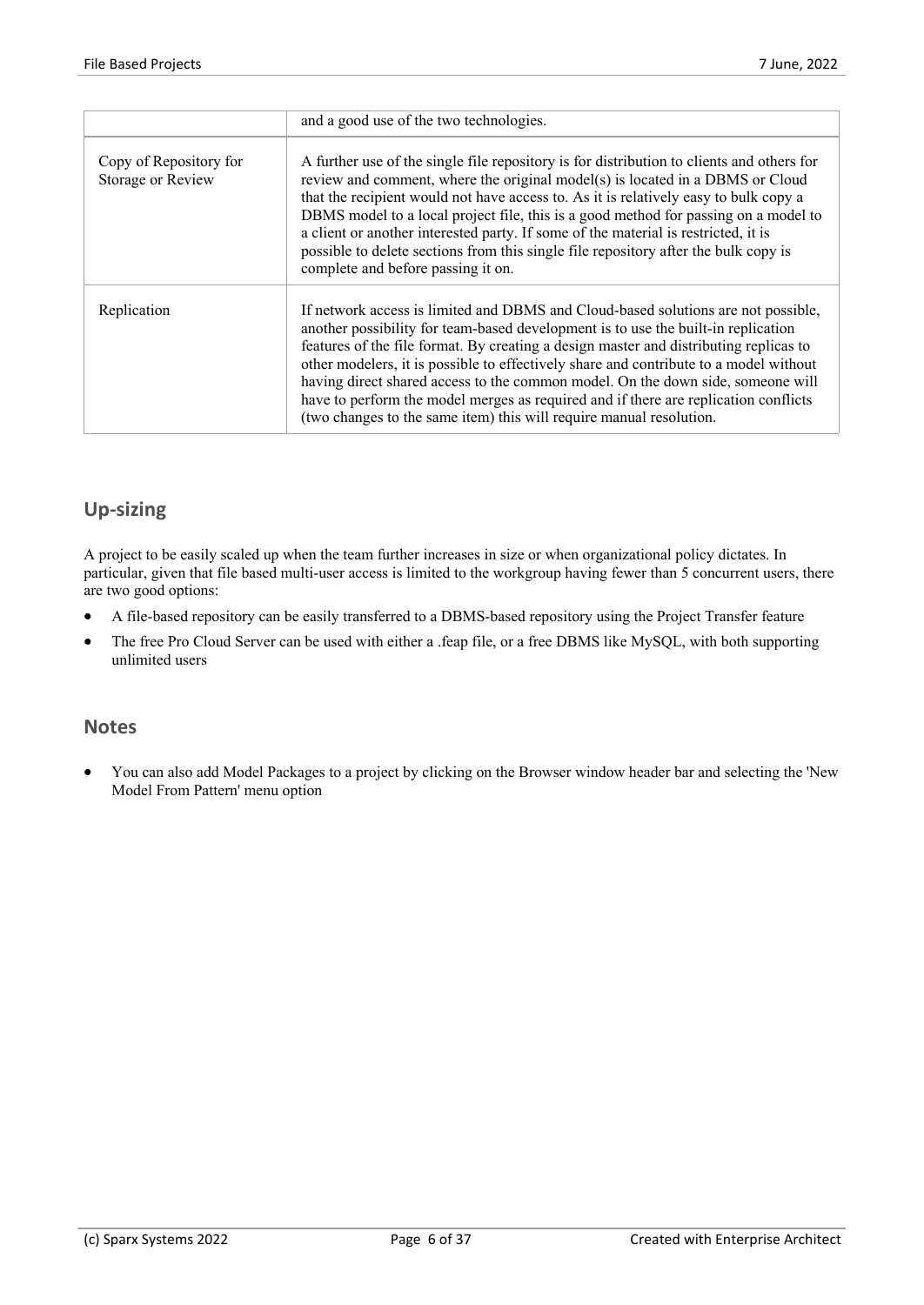## **Copy a Base Project**

When you create a new project, you can use the Model Wizard (Start Page 'Create from Pattern' tab) to define the structure and contents. Alternatively, you can copy an existing template or base project which is already largely set up, containing company standards, tutorials, frameworks and any other common modeling structures. You can also copy an operational QEA, .QEAX, .FEAP, .EAP or .EAPX, project file to a new file location under a new name to, for example:

- Provide separate copies for individual team members
- Create an evaluation or distribution version of the project

If you intend to use an existing project file asthe template for a new project, it is important to use this method rather than simply copying the .EAP file using Windows Explorer. This process provides the option to reset all the unique identifiers for Packages and elements, so that your new project is truly unique - otherwise you create an exact copy of the original project.

### **Access**

Open the template project or existing operational project then;

| Ribbon<br>. | 63.<br>Save Project As<br>$\cdot$ |
|-------------|-----------------------------------|
|-------------|-----------------------------------|

### **Create a new project from a base project**

| Option                         | <b>Action</b>                                                                                                                                                                                                                                        |
|--------------------------------|------------------------------------------------------------------------------------------------------------------------------------------------------------------------------------------------------------------------------------------------------|
| Target Project                 | Type the new project filename.                                                                                                                                                                                                                       |
|                                | You can either type in the file path as well, or click on the Browse button and<br>browse for the required file path.                                                                                                                                |
|                                | If this is to be a shared project, store the file on a shared network resource such as a<br>Network Server or Workgroup Server.                                                                                                                      |
| Source Project                 | Defaults to the path and name of the currently-open template or project.                                                                                                                                                                             |
| <b>Reset New Project GUIDs</b> | If the target project is to be a different project from the source (such as when you<br>copy a base template), select this checkbox to replace all GUIDs from the base<br>model with fresh GUIDs in the new model.                                   |
|                                | However, if the new project is to be a direct copy of the source, or based on a<br>project that is under Version Control, we recommend that you deselect this<br>checkbox to prevent duplication of Packages when the 'Get Latest' facility is used. |
| Save As                        | Click on this button to save and open the new project.                                                                                                                                                                                               |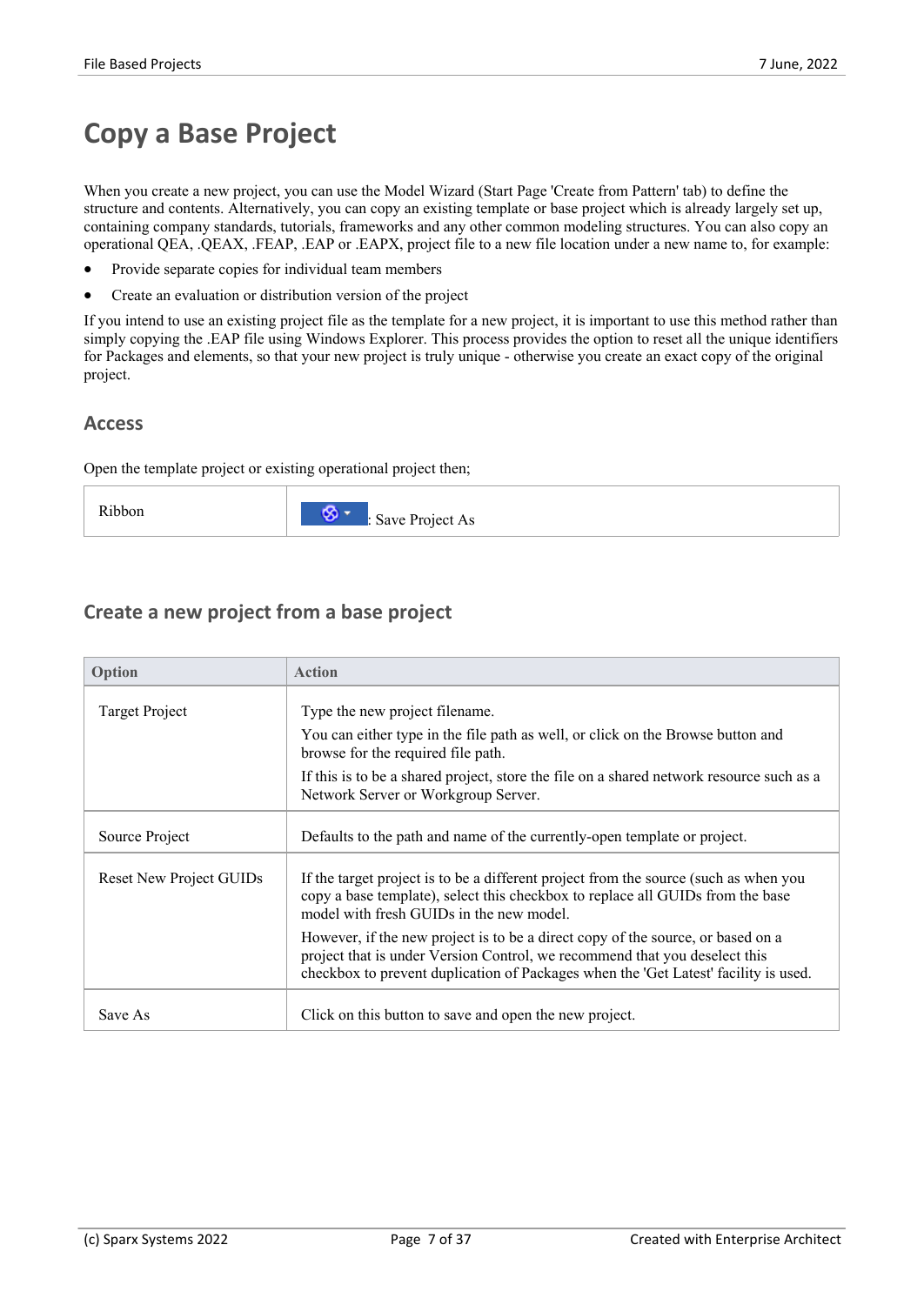## **Sharing File Based Projects**

Enterprise Architect offers a diverse range of functionality designed specifically for sharing projects in team-based and distributed development environments, through network deployment of model repositories, DBMS based repositories, Cloud based models, replication and Native/XMI Import/Export.

### **Features**

| <b>Feature</b>        | <b>Detail</b>                                                                                                                                                                                                                                                                             |
|-----------------------|-------------------------------------------------------------------------------------------------------------------------------------------------------------------------------------------------------------------------------------------------------------------------------------------|
| Network Deployment    | Network deployment is possible under three different schemas:                                                                                                                                                                                                                             |
|                       | File based repositories<br>٠                                                                                                                                                                                                                                                              |
|                       | DBMS server based repositories, or<br>$\bullet$                                                                                                                                                                                                                                           |
|                       | Cloud based deployment (recommended)<br>$\bullet$                                                                                                                                                                                                                                         |
|                       | DBMS server based repositories offer better:                                                                                                                                                                                                                                              |
|                       | Response times than files on networks, due to the inherent structure of the<br>$\bullet$<br><b>DBMS</b>                                                                                                                                                                                   |
|                       | Solutions when networking problems are encountered, as they have the ability<br>٠<br>to backtrack transactions caused by external breakdowns                                                                                                                                              |
| Replication           | Replication enables data interchange between .EAP based repositories and is<br>suitable for where many different users work independently in parallel<br>development.                                                                                                                     |
|                       | Modelers merge their changes into a Design Master only as required; it is<br>recommended that a backup is carried out prior to replication.                                                                                                                                               |
|                       | Replication cannot be performed on repositories stored on a DBMS server.                                                                                                                                                                                                                  |
| XML Import and Export | XML Import and Export can be used to export and share discrete Packages between<br>developers; Native/XMI file enables the export of Packages into XML files that can<br>then be imported into any model.                                                                                 |
|                       | Package control can be used to set up Packages for Version Control and to enable<br>batch export of Packages using XMI; Version Control enables a repository to be<br>maintained by a third-party source code control application that is used to control<br>access and record revisions. |

### **Notes**

• DBMS Repository support is available with the Corporate, Unified and Ultimate Editions of Enterprise Architect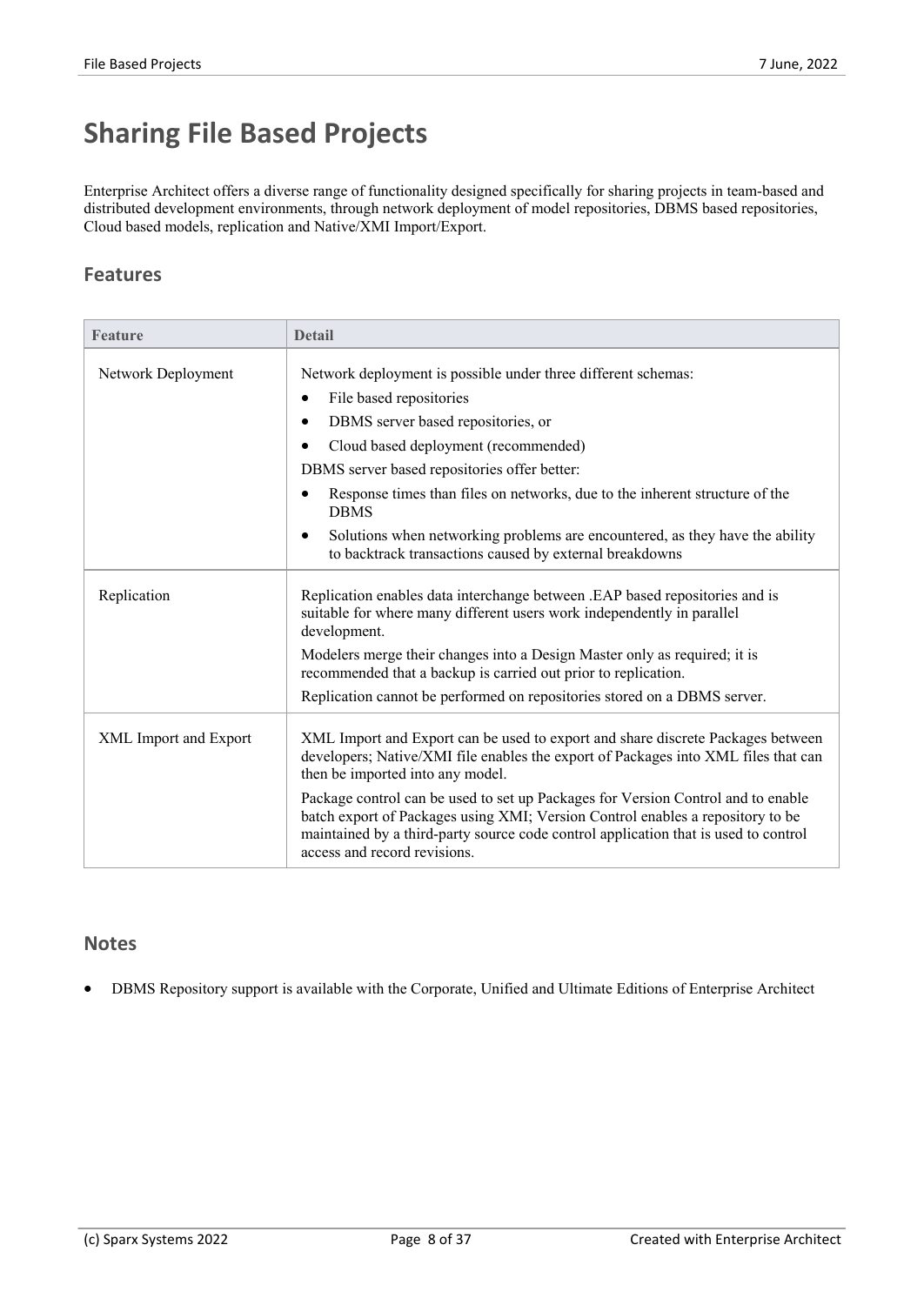## **Share Enterprise Architect Projects**

The most efficient way of using Enterprise Architect to manage a team development is to share a project amongst a team of designers, developers and analysts.

## **Facilities**

| <b>Facility</b>                          | <b>Detail</b>                                                                                                                                                                                                                            |
|------------------------------------------|------------------------------------------------------------------------------------------------------------------------------------------------------------------------------------------------------------------------------------------|
| By Sharing a project                     | Many people can work on the model at the same time and contribute their<br>particular skill<br>Team members can always see what the latest changes are, keeping the team<br>$\bullet$<br>informed and up to date with the project status |
| You can share a project in<br>three ways | Place the project in a shared network directory<br>٠<br>Use replication<br>Use a shared DBMS-based repository<br>٠                                                                                                                       |

### **Notes**

- · Project Sharing and Replication are available in the Professional, Corporate, Unified and Ultimate Editions of Enterprise Architect
- DBMS repositories are supported in the Corporate, Unified and Ultimate Editions of Enterprise Architect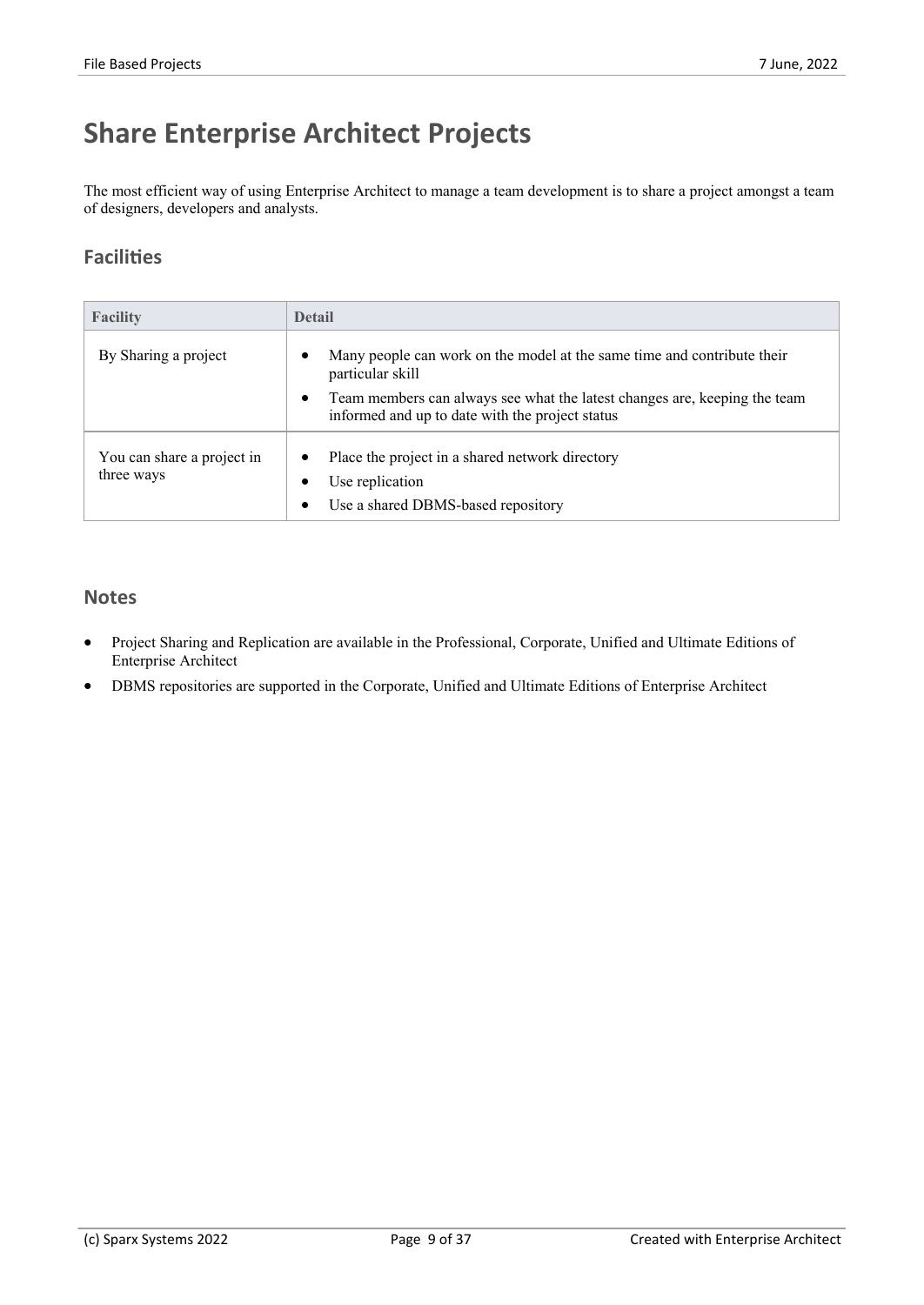## **Refresh View of Shared Project**

When a user of a shared model checks out a Package and makes changes, other users can see those changes by refreshing their view of the Package or the changed diagram within the Package, in a number of ways.

## **Refresh the view**

| Object  | <b>Options</b>                                                                                                           |
|---------|--------------------------------------------------------------------------------------------------------------------------|
| Project | Right-click on the Package name in the Browser window and select the<br>'Contents   Reload Current Package' option, or   |
|         | Press F5 to refresh the Package, or                                                                                      |
|         | Select the $\bullet$ (Reload Project) icon in the Project Tools toolbar, or                                              |
|         | Press Ctrl+Shift+F11, or                                                                                                 |
|         | Close the project and reopen it                                                                                          |
| Diagram | Select the 'Start > Appearance > View > Manage Views > Reload View' ribbon<br>option, or                                 |
|         | Right-click on the opened diagram tab in the Diagram View, and select the<br>'Reload <diagram name="">' option</diagram> |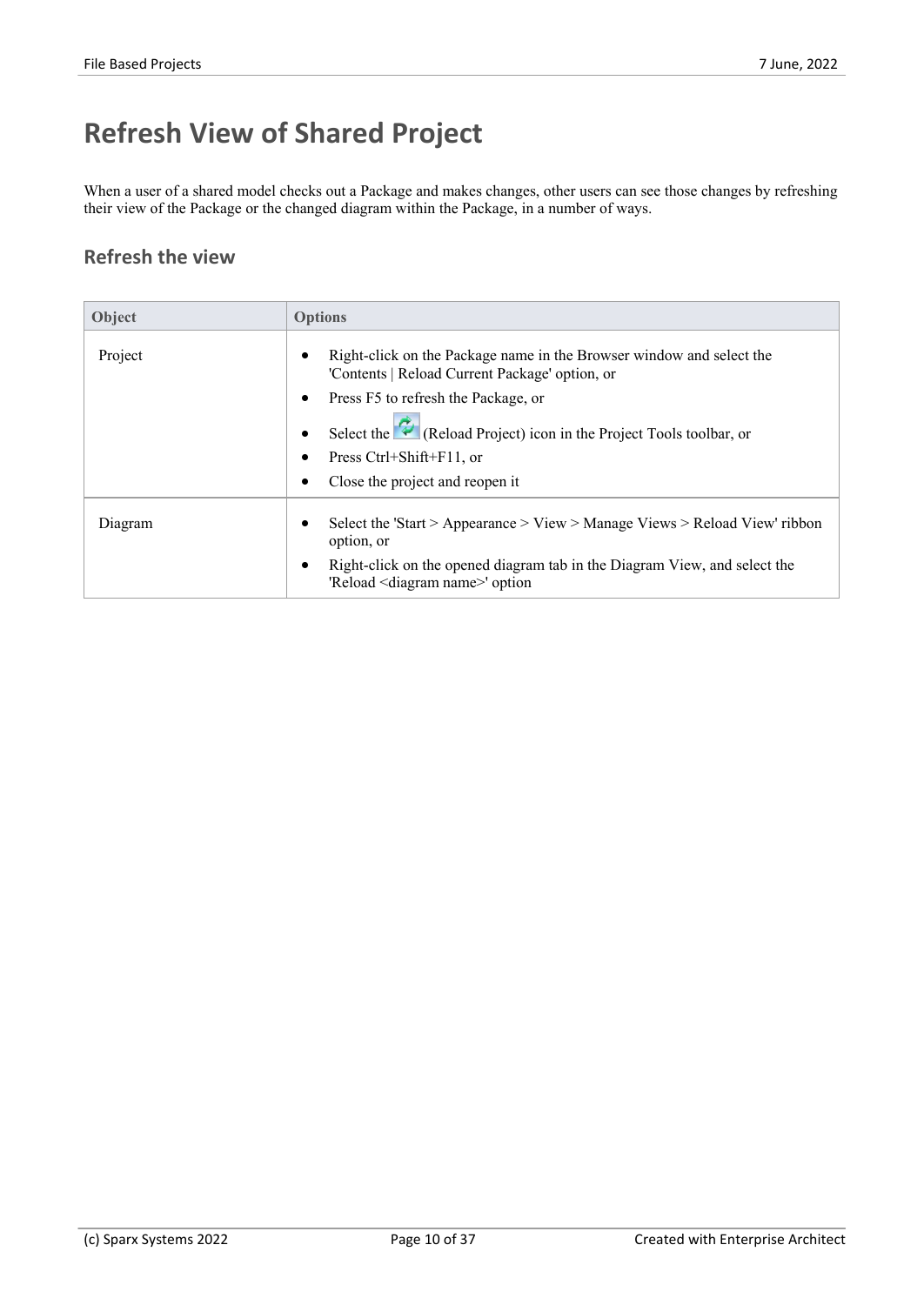## **Share Projects on Network Drive**

The easiest way to share a project amongst a work group of developers and analysts is to place the project file on a shared network drive, to which people connect from their workstations.

Individual developers and analysts can then open and work on the project concurrently.

### **Network Issues**

Enterprise Architect accepts a number of concurrent connections without issue; however, there are points you should consider:

| Issue          | <b>Description</b>                                                                                                                                                                                                                                                                                                                                                 |
|----------------|--------------------------------------------------------------------------------------------------------------------------------------------------------------------------------------------------------------------------------------------------------------------------------------------------------------------------------------------------------------------|
| Lock Outs      | There can be occasional 'lock-outs' when one user tries to access or update<br>something another user is in the process of modifying.                                                                                                                                                                                                                              |
| Other Changes  | Changes to the Browser window (and other project views) are not automatically<br>updated; to compensate for this, users must occasionally reload their project to see<br>changes made by other users.                                                                                                                                                              |
| Diagrams       | If two or more people work on the same diagram concurrently, unexpected results<br>can occur; it is best to allow only one analyst to work on a diagram at a time.                                                                                                                                                                                                 |
| System crashes | (.EAPX/.EAP files only) If a user's machine crashes, the network suffers an outage<br>or a machine is turned off unexpectedly, the project file might require repair to<br>compensate for the sudden inconsistency; a repair facility is provided ('Settings ><br>Model > Integrity > Manage .EAPX/.EAP File > Repair .EAPX/.EAP File') to carry<br>out this task. |

### **Notes**

Firebird-based projects (.feap files) are not suitable for sharing over a network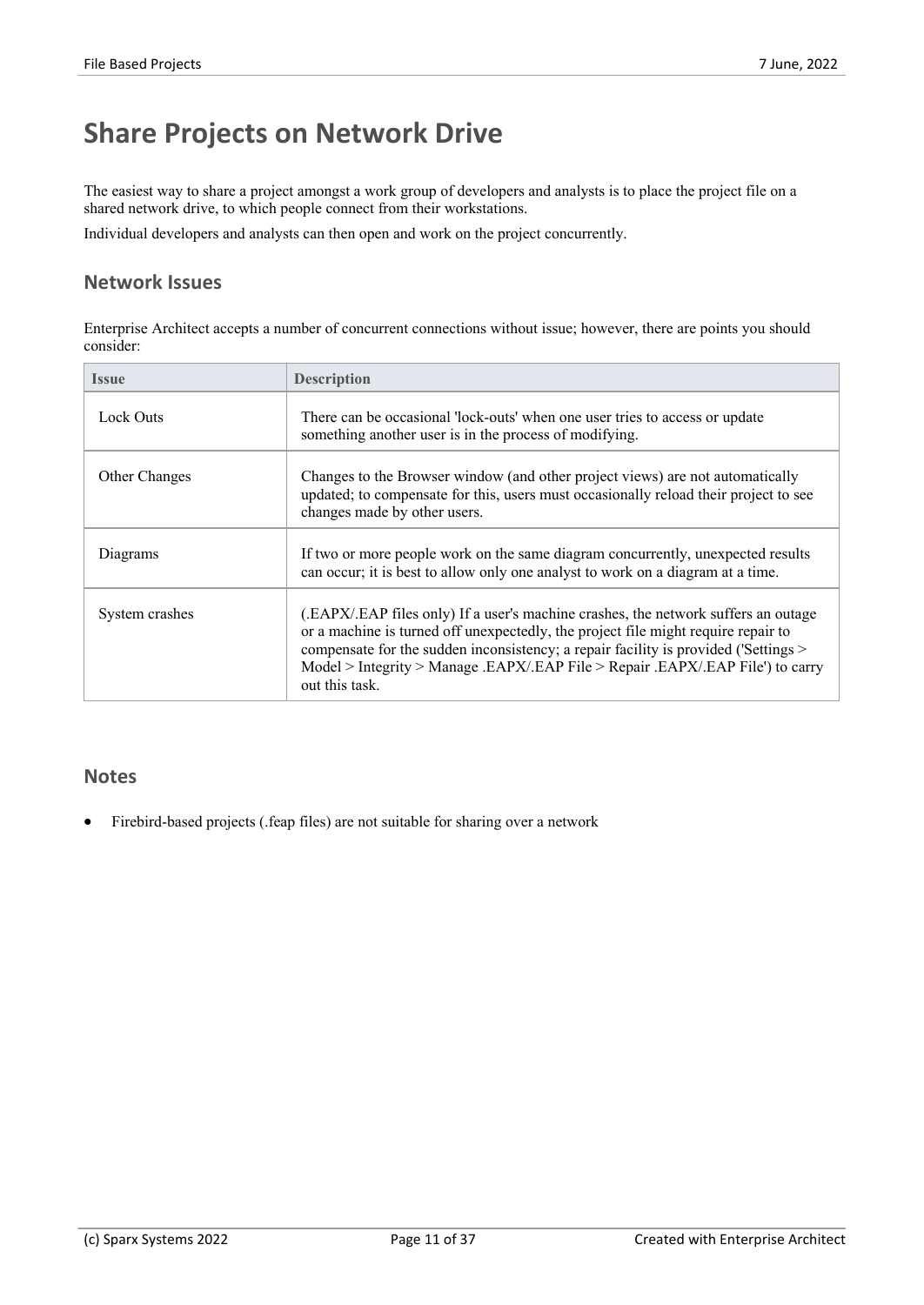## **Distributed Development**

Enterprise Architect supports distributed development using two different techniques.

## **Replication**

Using replication, geographically separated analysts can update and modify parts of the model in replicas, then merge these back together at a central location.

## **XML Import/Export**

Using XML-based import/export, you can export discrete Packages to XML to share among the development team; this has several benefits over replication:

- You can assemble a model from only the parts necessary to get your job done
- You can assemble a full model if required
- · You can assemble a model from different Package versions for different purposes (such as customer visible, internal release only)
- You can roll-back parts of a model as required
- There is less chance of 'collisions' between developers if each works on a discrete Package
- · The process is controllable using a Version Control system, or through Package control

XML-based import/export is UML1.3 / XMI1.1 compliant; you can also write XML based tools to manipulate and extract information from XML files to enhance the development process.

XML-based Import/Export is accessed through the 'Publish > Model Exchange > Export Package' and 'Import Package' ribbon options.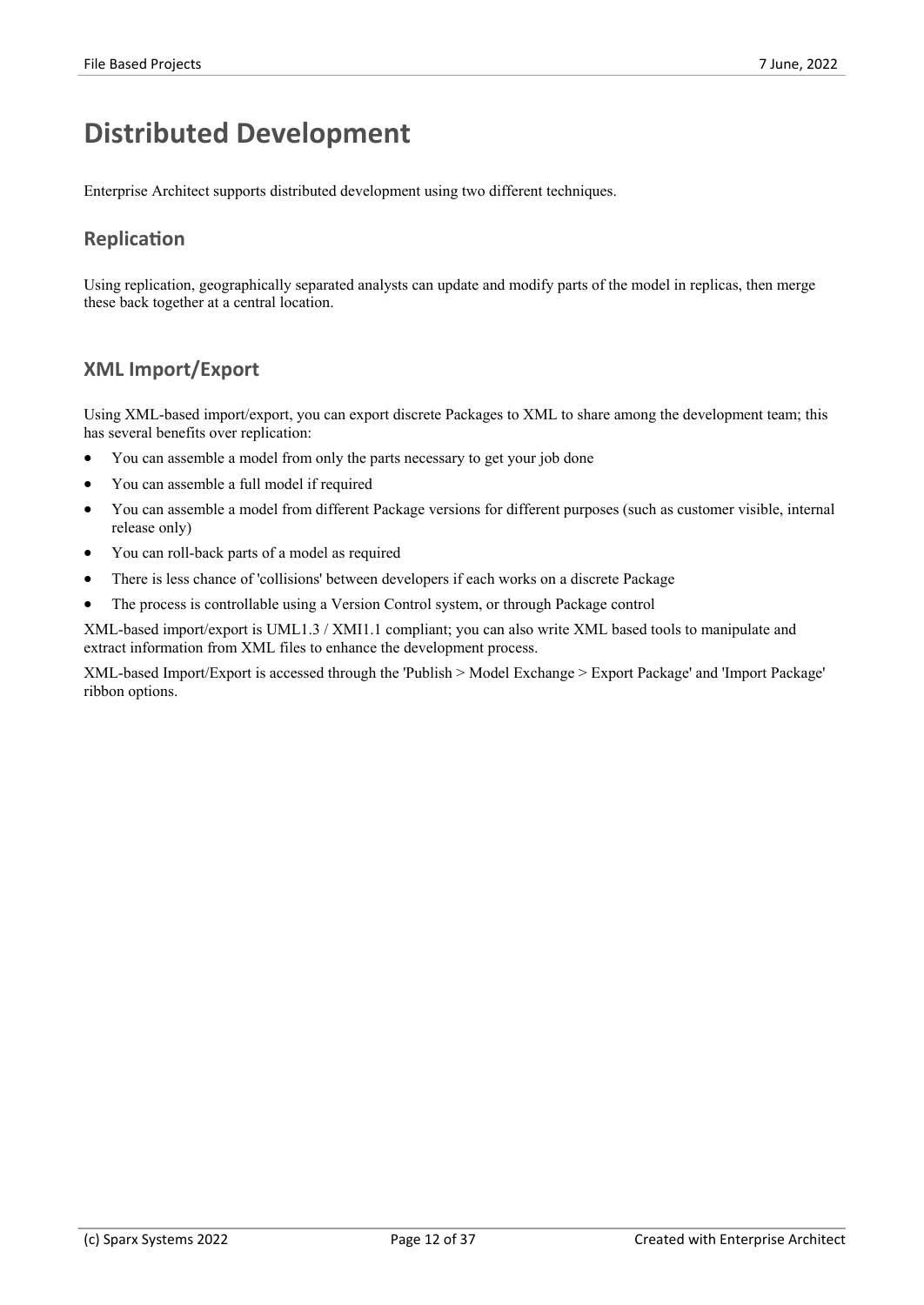## **Replication**

Replication is a useful means of sharing projects between isolated or mobile users, enabling users or groups to work independently then merge their changes to a centralized master repository.

Although the Pro Cloud Server provides centralized repository access for distributed teams, there can be cases where parts of a group working collaboratively on a master repository, need separate repositories for working in disparate locations, but with the ability to synchronize their changes back into the master repository. This model synchronization process is achieved using model replication.

In Replication:

- A file-based repository is converted to a design master, then replicas are made of the master
- Users take the replicas away, modify the project, then return their replicas back to be synchronized with the master file.

Enterprise Architect supports replication on two file-based repository types:

- .qea and .qeax SQLlite
- · .eap and .eapx Jet 3.5 and Jet 4.0 respectively

With a decreased support for Jet (MS Access databases), especially in 64 bit applications, replication using Enterprise Architect's SQLite file-based repository is the preferred option.

#### **Access**

| Ribbon | Settings > Model > Transfer > Replication |  |
|--------|-------------------------------------------|--|
|        |                                           |  |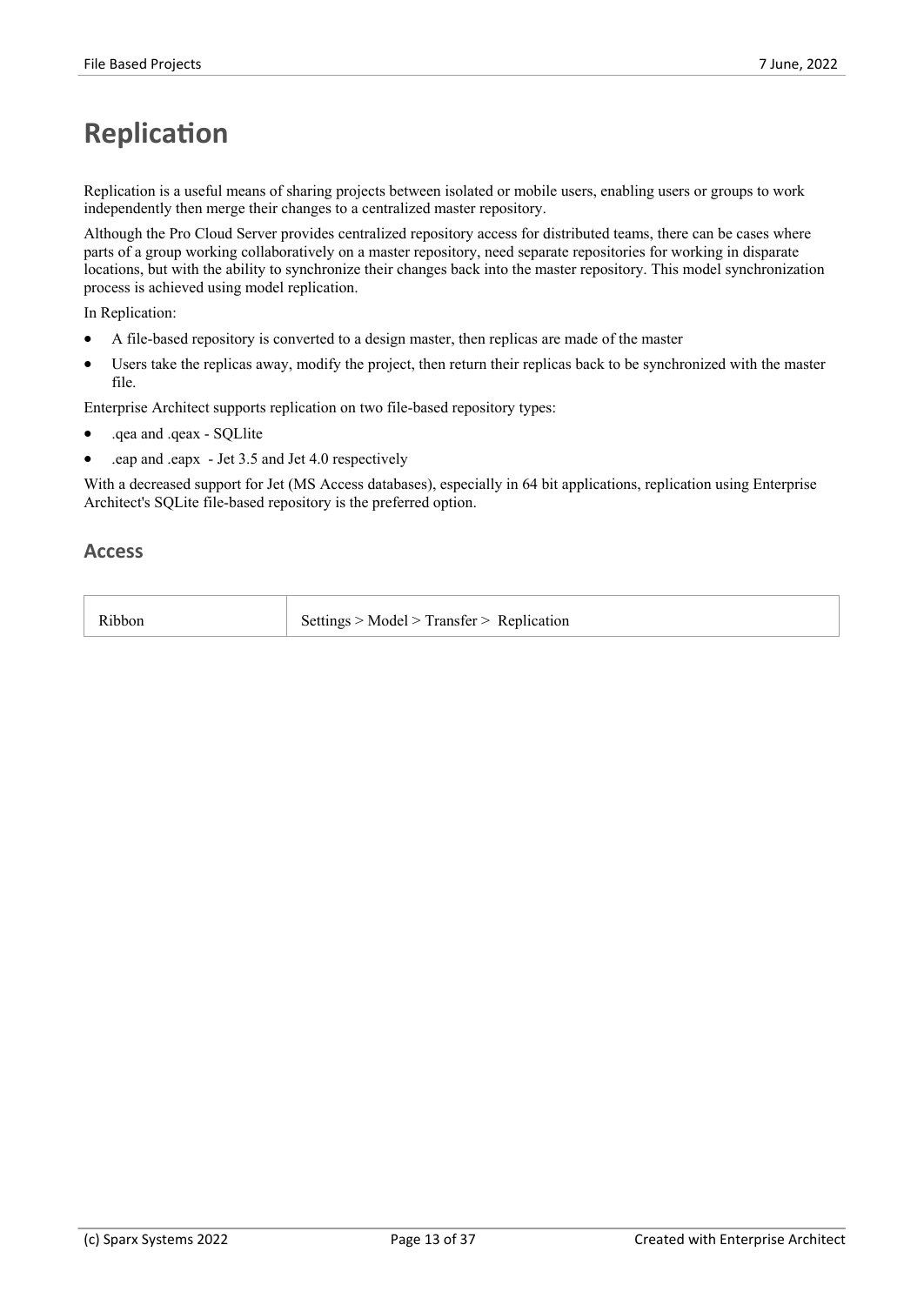## **QEA Replication**

When using replication on the 64 bit version of Enterprise Architect it is necessary to use the SQLlite repository type. This includes the .qea and .qeax file types.

### **Access**

| Settings > Model > Transfer > Replication > QEA Replication<br>Ribbon |  |
|-----------------------------------------------------------------------|--|
|-----------------------------------------------------------------------|--|

## **Guide**

The following covers the key steps in the process of setting up and using replication for .qea files.

| <b>Facility</b>                                  | <b>Detail</b>                                                                                                                                                                                                     |  |
|--------------------------------------------------|-------------------------------------------------------------------------------------------------------------------------------------------------------------------------------------------------------------------|--|
| Create a Master                                  | Convert a base repository into a replication master repository.                                                                                                                                                   |  |
| Create Replicas                                  | Create replicas from the master repository. These replicas can then be posted<br>off-site and worked on it as required.                                                                                           |  |
| Synchronize                                      | When a work-cycle is complete, the replica repositories can be returned for<br>synchronization with the master repository.                                                                                        |  |
|                                                  | When synchronizing, all changes in the master and the replica are propagated in<br>both directions, ensuring they both finally contain the same information.                                                      |  |
| <b>QEA Merge Rules</b>                           | Enterprise Architect follows these rules in merging:                                                                                                                                                              |  |
|                                                  | Additions are cumulative; that is, two replicas each creating three new Classes<br>$\bullet$<br>result in six new Classes after merging                                                                           |  |
|                                                  | Deletions prevail over modifications; if one replica changes a Class name and<br>$\bullet$<br>other deletes the Class, merging replicas results in both files losing the Class                                    |  |
|                                                  | Conflicting modifications appear in the 'Resolve Replication Conflicts' dialog.                                                                                                                                   |  |
| <b>Avoid Change Collisions</b>                   | If two or more people make changes to the same element, Enterprise Architect<br>arbitrarily overwrites one person's change with the other's; to avoid this, different<br>users should work on different Packages. |  |
|                                                  | However, since Enterprise Architect does not enforce this rule, it is possible for<br>users' work to conflict; to minimize difficulties, please note these guidelines:                                            |  |
|                                                  | If users are likely to have worked in the same area of the model, they should<br>$\bullet$<br>both witness the synchronization and confirm that they are happy with the net<br>result                             |  |
|                                                  | If small pieces of information have been lost, they should be typed into one of<br>$\bullet$<br>the merged models after synchronization                                                                           |  |
|                                                  | If a large piece of information has been lost (for example, an overwritten large<br>$\bullet$<br>Class note) use the 'Resolve Replication Conflicts' dialog                                                       |  |
| Disable or Remove<br><b>Replication Features</b> | If you have converted a project to a design master but now want to disable the<br>replication features, you can remove Replication; ensure that you back up all your                                              |  |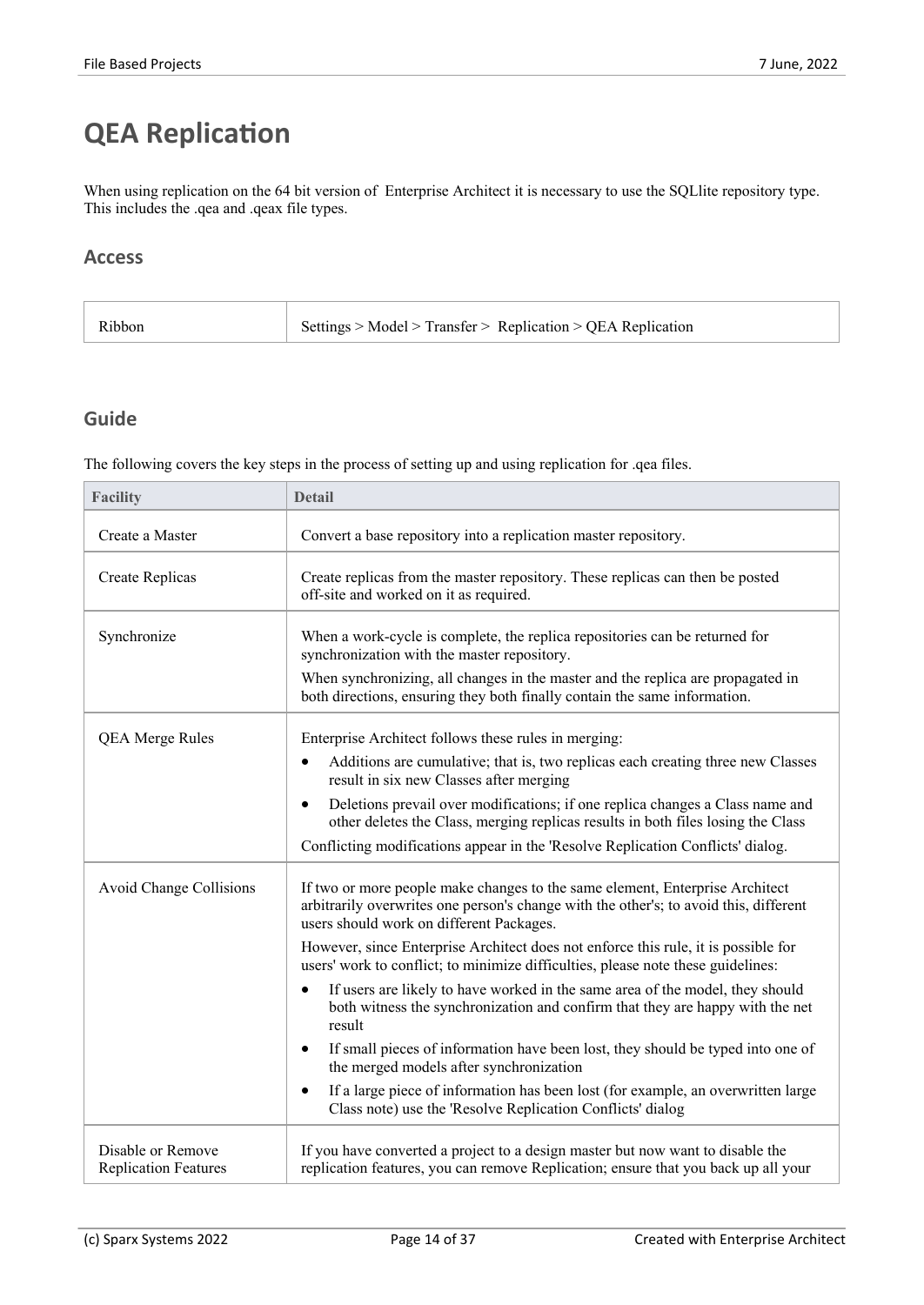files first.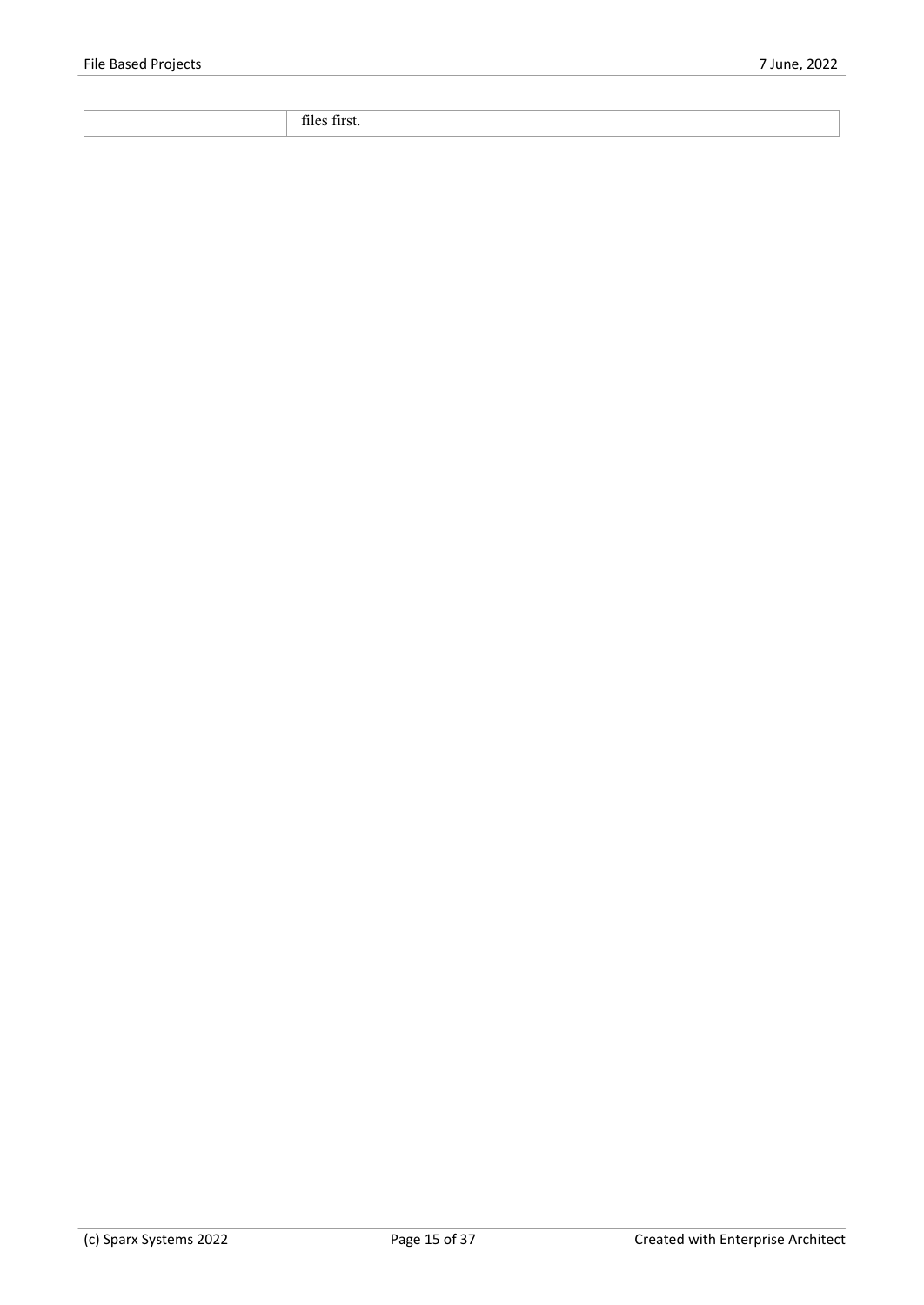## **Design Masters - QEA**

Creating a master repository is the first step when working with Enterprise Architect's replication. This process converts an existing QEA repository to a master repository. This master repository provides a base for creating QEA replicas that can be modified independently and later synchronized back to the master.

### **Access**

| Ribbon | Settings > Model > Transfer > Replication > QEA Replication > Make Design<br>Master |  |
|--------|-------------------------------------------------------------------------------------|--|
|--------|-------------------------------------------------------------------------------------|--|

## **Create a design master**

| <b>Step</b> | <b>Action</b>                                                                      |
|-------------|------------------------------------------------------------------------------------|
|             | Create a back-up of the required .qea or .qeax repository.                         |
|             | Open the repository                                                                |
|             | Select the 'Make Design Master' menu option and follow the on-screen instructions. |

### **Master usage**

Once created you can work with the master and/or replica files as normal. Any changes applied on the master will be propagated to the replicas on synchronization. This can be useful where there are requirements orfoundation classes that are only updated by higher level teams on the master.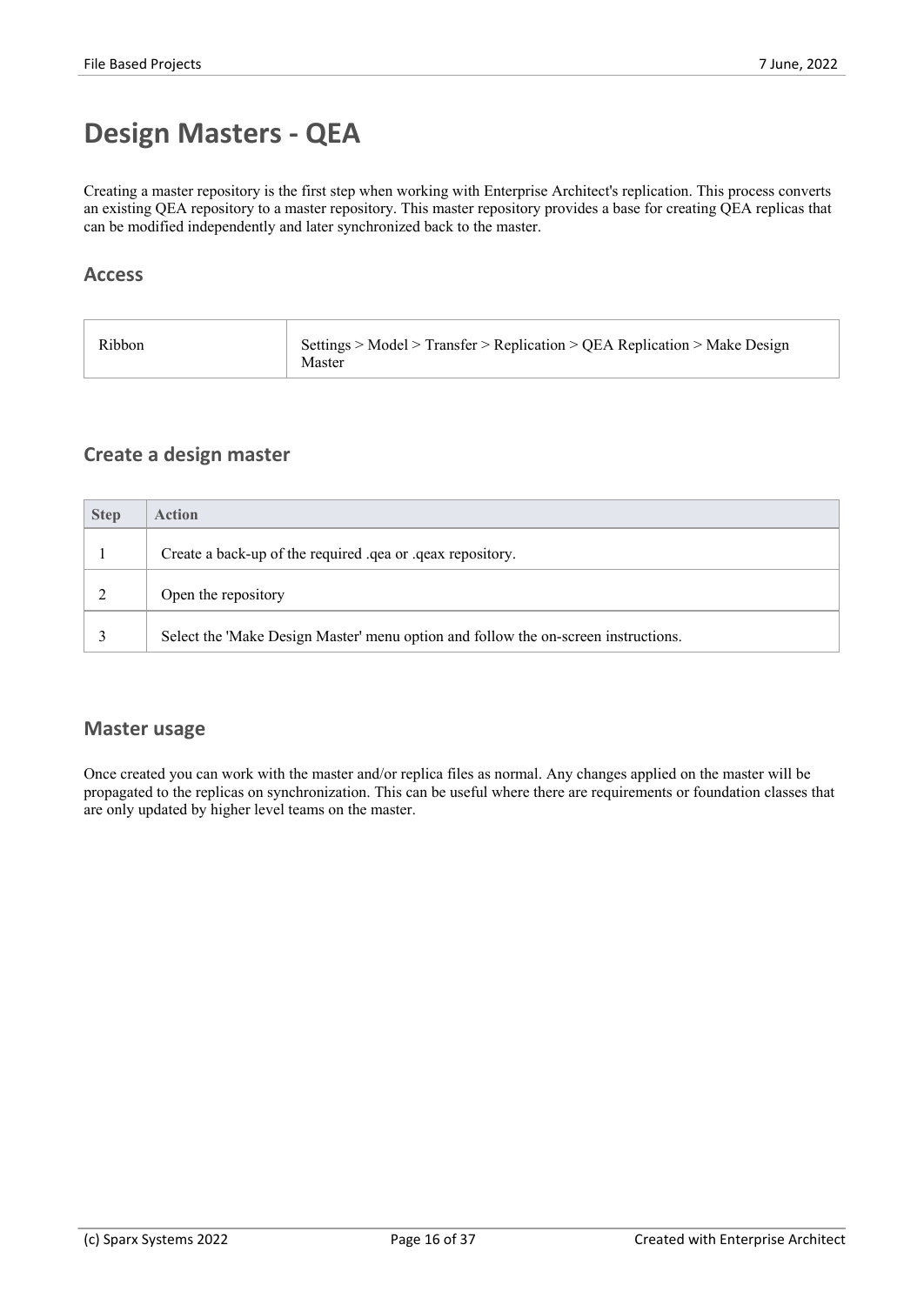## **Create Replicas - QEA**

A replica QEA repository is one of several copies ofa QEA master repository. You create replicas of the master repository for users to modify independently then synchronize these back to the master.

You can create as many replicas as needed. It is recommended to give these meaningful names to help identify each replica. For example if the master is called "Model.qea" then suitable names could be "Model-ReplicaDevGrpA.qea" or "Model-Janes-Replica.qea". This will help identify the replica when synchronizing changes back to the master and help avoid mistakes synchronizing the wrong file.

### **Access**

| Ribbon<br>Replica | Settings > Model > Transfer > Replication > QEA Replication > Create New |
|-------------------|--------------------------------------------------------------------------|
|-------------------|--------------------------------------------------------------------------|

## **Create a replica**

| <b>Step</b> | <b>Action</b>                                                                                                                                           |
|-------------|---------------------------------------------------------------------------------------------------------------------------------------------------------|
|             | First create a replication master repository, then select the 'Create New Replica' menu option and follow<br>the on-screen instructions.                |
|             | Edit the replica over time and, when required, return the file for merging with the master repository.                                                  |
|             | As the merge updates the replica with any changes on the master repository, for future work, ensure that<br>you use the merged replica from the master. |

### **Notes**

In the Corporate, Unified and Ultimate Editions of Enterprise Architect, if security is enabled you must have 'Manage Replicas' permission to create a replica.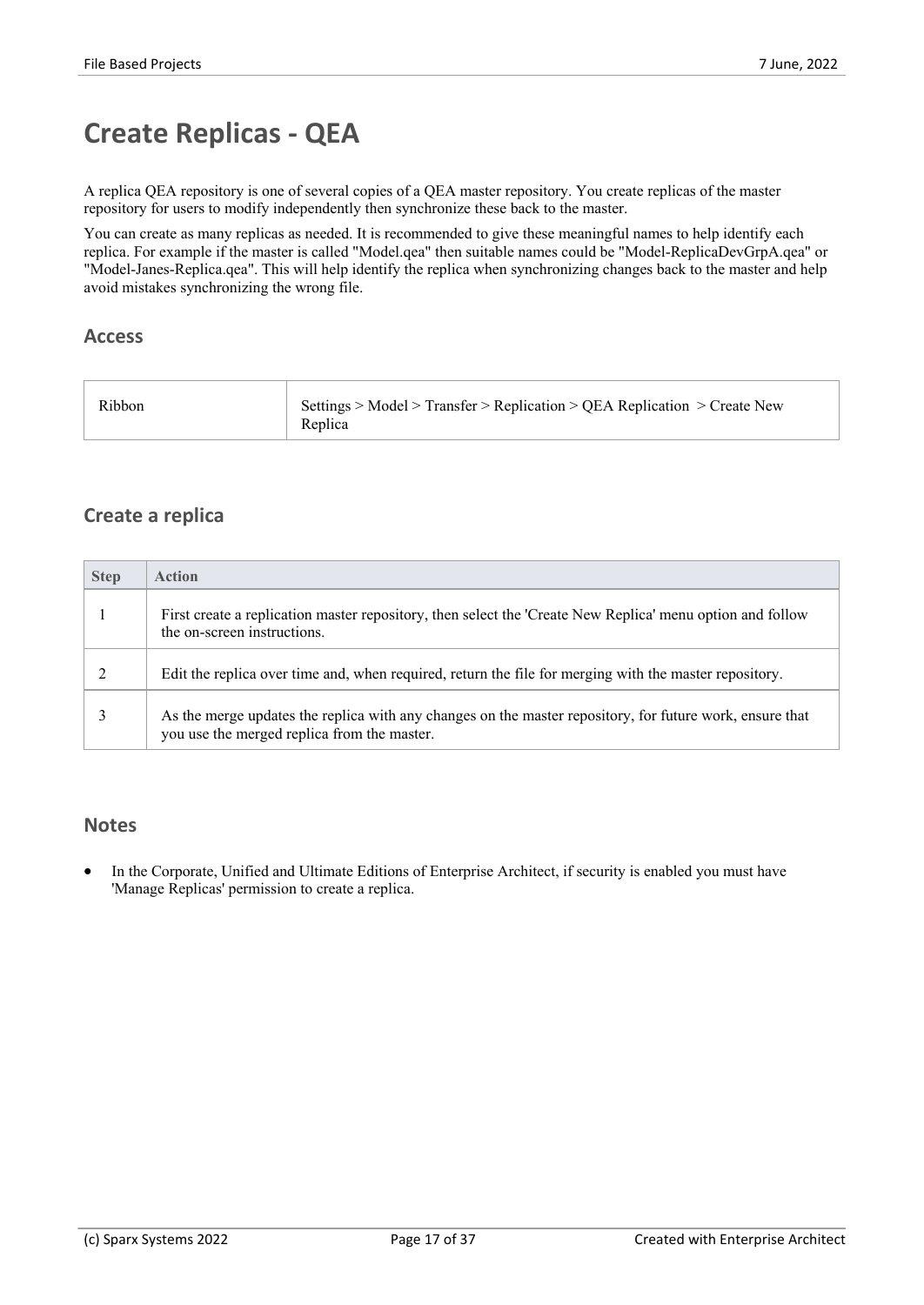## **Synchronize Replicas - QEA**

The process of synchronizing replicas to a master involves merging the changes made to each replica with the changes in the master repository. This updates each replica with all the changes ready for distribution.

### **Access**

| Ribbon | Settings > Model > Transfer > Replication > QEA Replication > Synchronize<br>Replicas |  |
|--------|---------------------------------------------------------------------------------------|--|
|--------|---------------------------------------------------------------------------------------|--|

## **Synchronize replicas**

| <b>Step</b> | <b>Action</b>                                                                                                                                                                                                                                                 |  |
|-------------|---------------------------------------------------------------------------------------------------------------------------------------------------------------------------------------------------------------------------------------------------------------|--|
| 1           | Open the master repository file.                                                                                                                                                                                                                              |  |
| 2           | Select the 'Synchronize Replicas' option.                                                                                                                                                                                                                     |  |
| 3           | In the file selection dialog, locate and select the required replica repository to merge with the master<br>repository.                                                                                                                                       |  |
| 4           | Where there are no conflicts, in that changes are on separate items in each repository, then the replication<br>will finish with the dialog:<br>×<br><b>Enterprise Architect</b><br><b>Synchronization Complete!</b><br>OK                                    |  |
| 5           | Where there are conflicts occurring due to a change on the same item in the master and in the replica, for<br>example, an Element's name is changed in both, then the Resolve conflict dialog is opened for user<br>interaction in resolving the conflict(s). |  |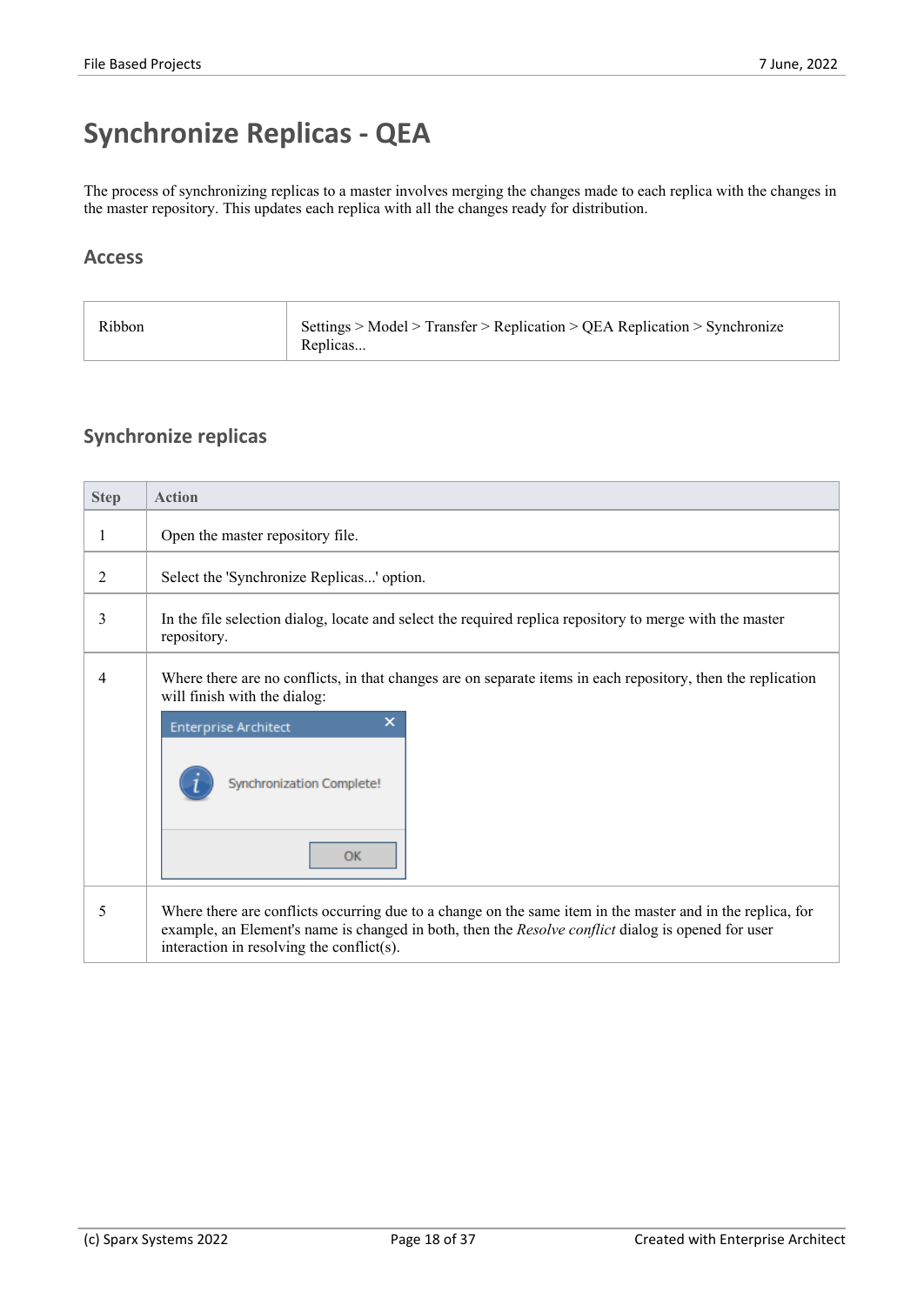| <b>Conflicting Records</b> |                                                                                                                                                                  |                      |                                     |                              |               |                                                                         |                               |
|----------------------------|------------------------------------------------------------------------------------------------------------------------------------------------------------------|----------------------|-------------------------------------|------------------------------|---------------|-------------------------------------------------------------------------|-------------------------------|
| Description                | Table with $C \triangleq  $ Type                                                                                                                                 |                      |                                     |                              | Row ID        |                                                                         |                               |
| Diagrams                   | t_diagram                                                                                                                                                        |                      | Modified in both Replica and Master |                              |               | e1956755b75e3682f2ff49ade                                               |                               |
| Document                   | t_document                                                                                                                                                       |                      |                                     |                              |               | Deleted from Master but also modified in Repli f3f03d13204c1da022b23487 |                               |
| <b>Object Details</b>      | t_object                                                                                                                                                         |                      | Modified in both Replica and Master |                              |               | aa426527c18cdfa4470c4b16                                                | $\cdots$ $\blacktriangledown$ |
| <b>Conflict Details</b>    |                                                                                                                                                                  |                      |                                     | Resolve All Using Master     |               | Resolve All Using Replica                                               |                               |
| Field                      | <b>Master Value</b>                                                                                                                                              |                      |                                     | <b>Replica Value</b>         |               |                                                                         |                               |
| Name                       | <b>AUTOSAR Data Type1</b>                                                                                                                                        |                      |                                     | <b>AUTOSAR Data Type1</b>    |               |                                                                         |                               |
| Alias                      | <b>Myalias</b>                                                                                                                                                   |                      |                                     | $\sqrt{ }$ an Alias          |               |                                                                         |                               |
| ModifiedDate               | 2021-10-12 14:14:52                                                                                                                                              |                      |                                     | $\sqrt{2021-10-12}$ 14:15:10 |               |                                                                         |                               |
|                            |                                                                                                                                                                  |                      |                                     |                              |               | Close                                                                   | Help                          |
|                            | For more details see the <i>Resolve Conflicts - QEA</i> Help topic.<br>The details on the number of updates on each side are listed in the System Output window: |                      |                                     |                              |               |                                                                         |                               |
| <b>System Output</b>       |                                                                                                                                                                  |                      |                                     |                              | $\times$<br>п |                                                                         |                               |
| System Job History Script  |                                                                                                                                                                  | $\blacktriangleleft$ |                                     |                              |               |                                                                         |                               |

#### **Notes**

- · Information is copied both ways, including deletes, updates and inserts; both projects end up containing identical information
- If this process generates 'conflicting changes' errors, you should review and, if necessary, resolve these conflicts
- · In the Corporate, Unified and Ultimate Editions of Enterprise Architect, if security is enabled you must have 'Manage Replicas' permission to create a replica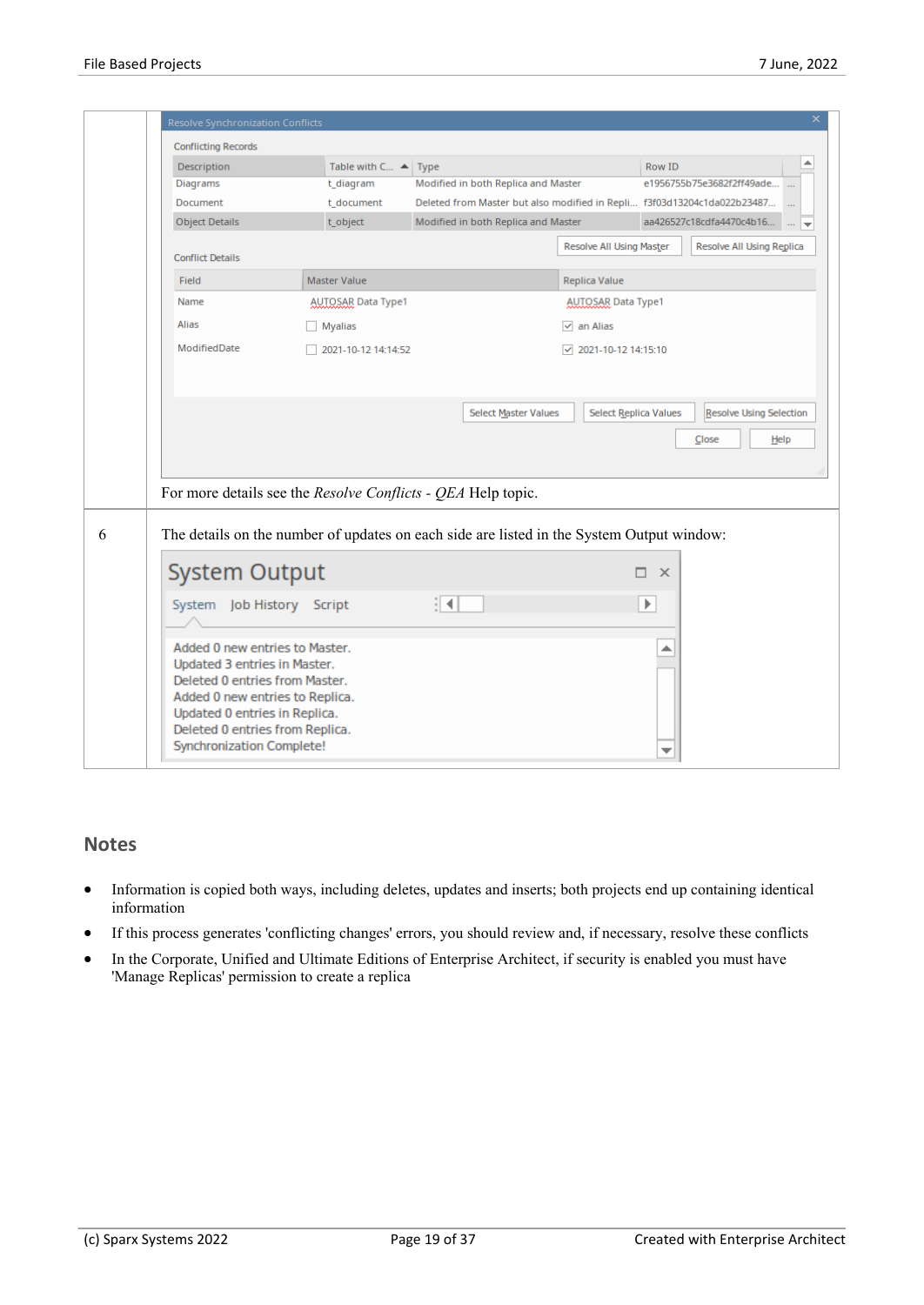## **Resolve Conflicts - QEA**

If two or more people each work on the same Element/Object in their respective replica/master repositories, then when attempting to synchronize these, the replication engine has a problem resolving which change is to be synched to both. To resolve this, you need to select which of the two conflicting changes should be saved to the master or to the replica.<br>To facilitate this, at the end of the synchronisation, all conflicting changes will be displayed in *Synchronization Conflicts* dialog:

| <b>Resolve Synchronization Conflicts</b> |                                     |                                                                         |                                     |        |                                |                | $\boldsymbol{\times}$ |
|------------------------------------------|-------------------------------------|-------------------------------------------------------------------------|-------------------------------------|--------|--------------------------------|----------------|-----------------------|
| <b>Conflicting Records</b>               |                                     |                                                                         |                                     |        |                                |                |                       |
| Description                              | Table with $C_{\cdots}$ $\triangle$ | Type                                                                    |                                     | Row ID |                                |                | ∸                     |
| Diagrams                                 | t diagram                           | Modified in both Replica and Master                                     |                                     |        | e1956755b75e3682f2ff49ade      |                |                       |
| Document                                 | t document                          | Deleted from Master but also modified in Repli f3f03d13204c1da022b23487 |                                     |        |                                | $\overline{a}$ |                       |
| <b>Object Details</b>                    | t_object                            | Modified in both Replica and Master                                     |                                     |        | aa426527c18cdfa4470c4b16       |                | $\cdots$ $\pm$        |
| <b>Conflict Details</b>                  |                                     |                                                                         | <b>Resolve All Using Master</b>     |        | Resolve All Using Replica      |                |                       |
| Field                                    | <b>Master Value</b>                 |                                                                         | Replica Value                       |        |                                |                |                       |
| Name                                     | <b>AUTOSAR Data Type1</b>           |                                                                         | <b>AUTOSAR Data Type1</b>           |        |                                |                |                       |
| Alias                                    | Myalias                             |                                                                         | an Alias<br>$\overline{\mathsf{v}}$ |        |                                |                |                       |
| ModifiedDate                             | 2021-10-12 14:14:52                 |                                                                         | 2021-10-12 14:15:10<br>$\checkmark$ |        |                                |                |                       |
|                                          |                                     |                                                                         |                                     |        |                                |                |                       |
|                                          |                                     |                                                                         |                                     |        |                                |                |                       |
|                                          |                                     | <b>Select Master Values</b>                                             | Select Replica Values               |        | <b>Resolve Using Selection</b> |                |                       |
|                                          |                                     |                                                                         |                                     |        | Close                          | Help           |                       |
|                                          |                                     |                                                                         |                                     |        |                                |                |                       |

## **Resolve Synchronization Conflicts**

The *Resolve Synchronization Conflicts* dialog provides a list of conflicts and a variety of means to resolve these. This process can be worked through by:

- Resolving all to the master
- Resolving all to the replica
- Resolving on a record-by-record basis or, more narrowly, by individual fields.

For this process the two lists in the dialog cover:

| List                       | <b>Entries</b>                                                                                                                                                                                                                         |
|----------------------------|----------------------------------------------------------------------------------------------------------------------------------------------------------------------------------------------------------------------------------------|
| Conflicting Records        | The top list shows the database row that has a conflict, and the type of conflict.<br>Click on the $\left[\ldots\right]$ button, on the end of the row, to either:<br>Copy details or<br>Find the item in the Browser or in a Diagram. |
|                            | Click on an entry to show the details in the <i>Conflict Details</i> list.                                                                                                                                                             |
| <b>Conflicting Details</b> | On selection of an item in <i>Conflicting Records</i> the bottom list <i>Conflicting Details</i><br>will show the individual fields that were modified in both the master and the replica<br>repositories.                             |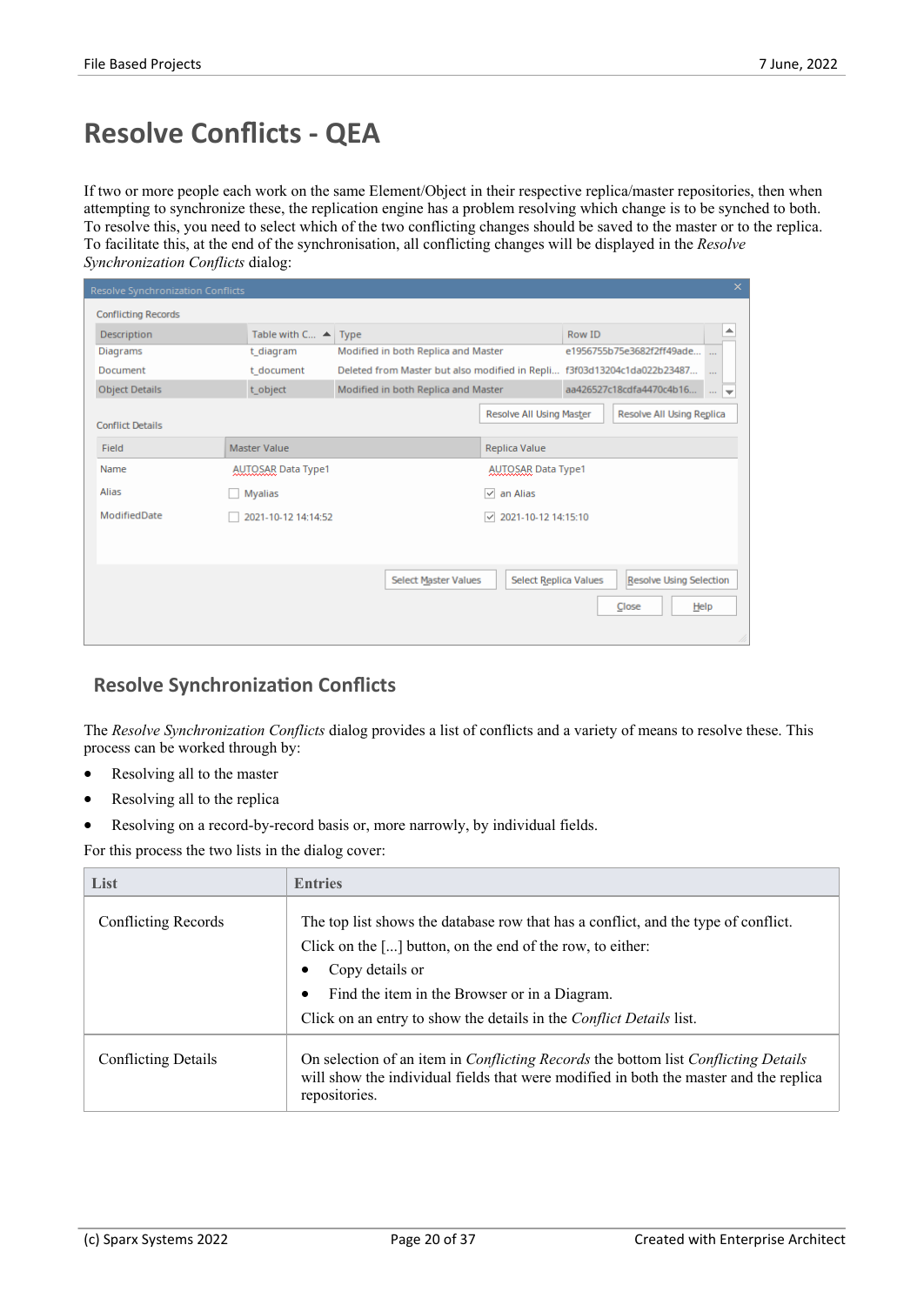## **Resolving conflicts**

| <b>Button</b>             | <b>Action</b>                                                                                                          |
|---------------------------|------------------------------------------------------------------------------------------------------------------------|
| Resolve All Using Master  | On clicking the button <i>Resolve All Using Master</i> - all the changes in the master are<br>written to the replica.  |
| Resolve All Using Replica | On clicking the button <i>Resolve All Using Replica</i> - all the changes in the replica are<br>written to the master. |
| Resolve Using Selection   | In the <i>Conflict details list</i> , you have the option:                                                             |
|                           | Click on the <i>Select Master Values</i> button. This ticks all items in the <i>Master</i><br><i>Value</i> column      |
|                           | Click on the Select Replica Values button. This ticks all items in the Replica<br><i>Value</i> column                  |
|                           | Use the tick-boxes to select specific values to be updated to both repositories.                                       |
|                           | Post selecting one of the above you can then write the update using the button<br>Resolve Using Selection.             |

## **Considerations**

| <b>Consideration</b>        | <b>Detail</b>                                                                                                                                                                                                                                           |
|-----------------------------|---------------------------------------------------------------------------------------------------------------------------------------------------------------------------------------------------------------------------------------------------------|
| Avoid the problem           | Ensure that each team member always works in a separate area of the model within<br>their replica.                                                                                                                                                      |
| Conflict cannot be resolved | If a conflict cannot be resolved yet, you can close the conflict window.<br>Where a conflict is not resolved, the master and replica files will be left as they are.<br>The Synchronization can be re-run later, and the conflict will be listed again. |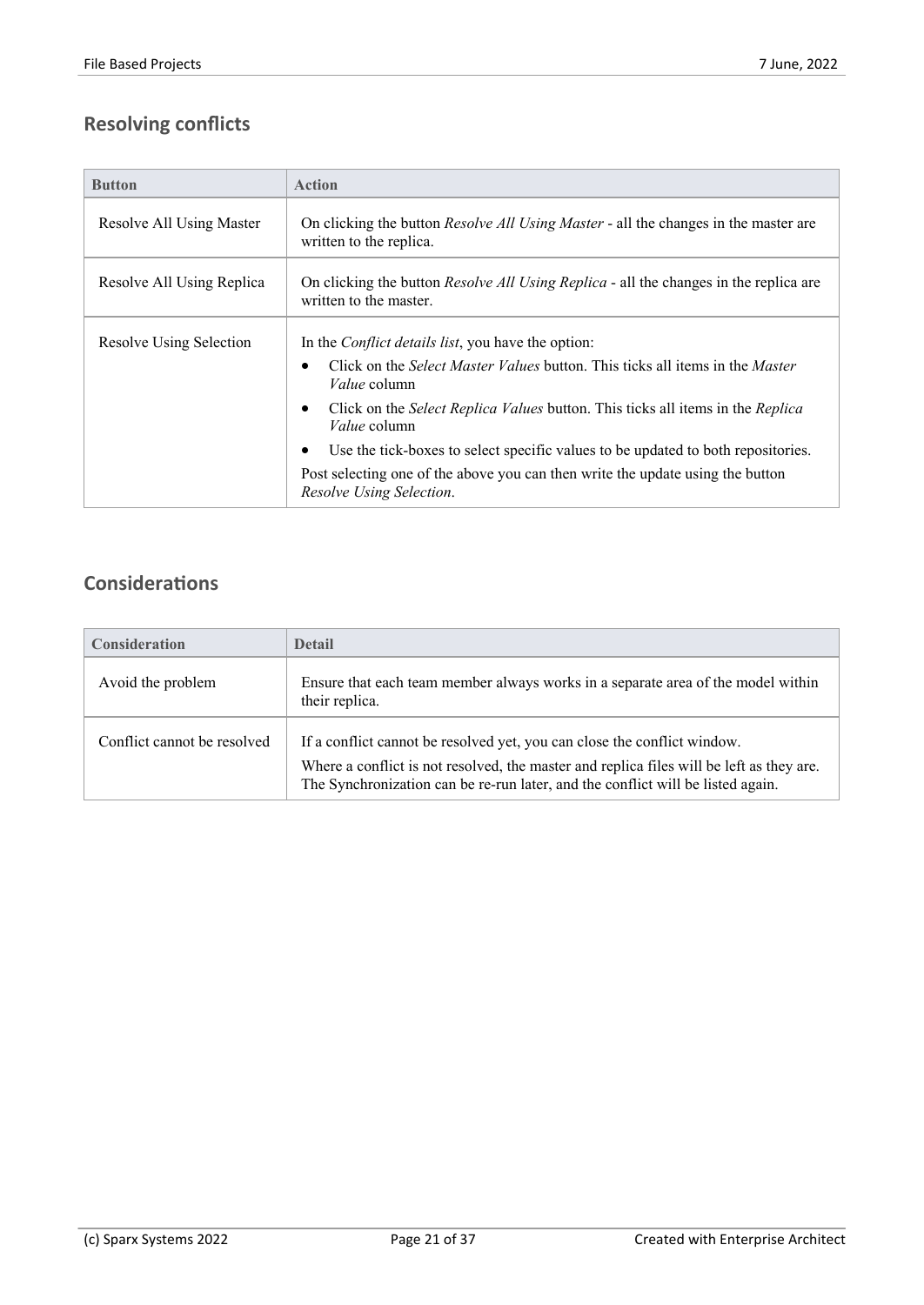## **Remove Replication - QEA**

Given that the replication requires extra detail there are many additions to a replication repository's structure. This makes the repository size considerably larger. If, at some point, you decide not to use the replication feature any more, you can remove the replication data.

As the synchronization of the replicas should be completed before this, only a master can have the replication removed. The replica repositories, being duplicates, can be discarded.

#### **Access**

| Ribbor | Settings > Model > Transfer > QEA Replication > Remove Replication |  |
|--------|--------------------------------------------------------------------|--|
|        |                                                                    |  |

### **Remove replication from your model**

| <b>Step</b> | <b>Action</b>                                                                 |
|-------------|-------------------------------------------------------------------------------|
|             | Open the .QEA file.                                                           |
|             | Select:<br>Settings > Model > Transfer > QEA Replication > Remove Replication |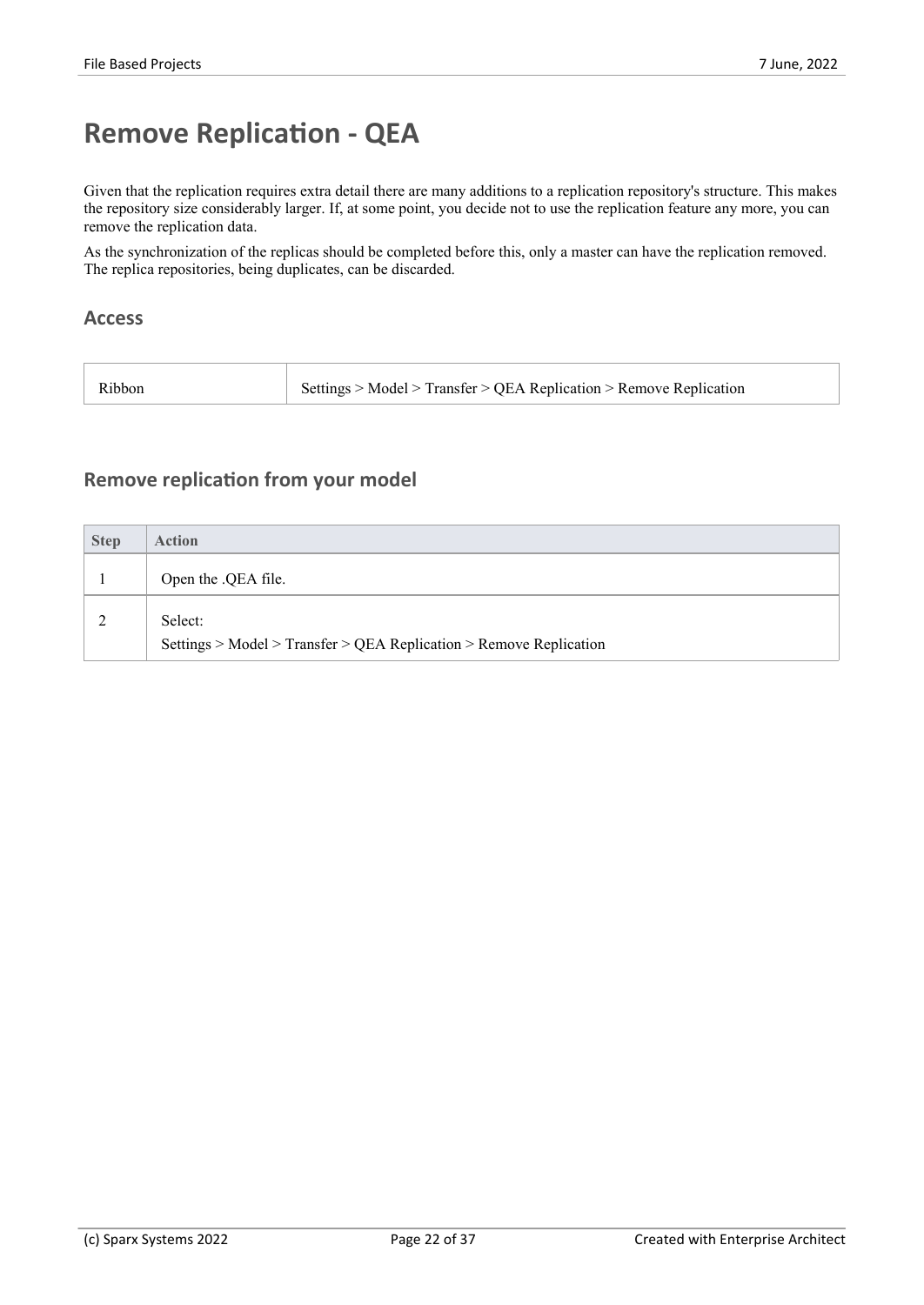## **EAP Replication**

Replication is supported for .eap files and .eapx files. These files are based on the Microsoft Jet database formatting (MS Access), and support the Jet replication.

Note: with decreased support for Jet/DAO, especially in 64 bit applications, replication using Enterprise Architect's new SQLite file-based repository format (.qea file) is the preferred option.

### **Access**

| Settings $>$ Model $>$ Transfer $>$ Replication<br>Ribbon |
|-----------------------------------------------------------|
|-----------------------------------------------------------|

## **Guide**

The process to set up replication is basically the same as for .eap files, as for .qea files. To use replication:

| <b>Facility</b>                   | <b>Detail</b>                                                                                                                                                                                                               |
|-----------------------------------|-----------------------------------------------------------------------------------------------------------------------------------------------------------------------------------------------------------------------------|
| Create a Master                   | Convert the base project into a design master.                                                                                                                                                                              |
| Create Replicas                   | Create replicas from the design master. These replicas can then be posted off-site<br>and worked on it as required.                                                                                                         |
| Synchronize                       | When a work-cycle is complete, the replica repositories can be returned for<br>synchronization with the master repository.                                                                                                  |
|                                   | When synchronizing, all changes in the master and the replica are propagated in<br>both directions, ensuring they both finally contain the same information.                                                                |
| <b>Enterprise Architect Merge</b> | Enterprise Architect follows these rules in merging:                                                                                                                                                                        |
| Rules                             | Additions are cumulative; that is, two replicas each creating three new Classes<br>$\bullet$<br>result in six new Classes after merging                                                                                     |
|                                   | Deletions prevail over modifications; if one replica changes a Class name and<br>$\bullet$<br>other deletes the Class, merging replicas results in both files losing the Class                                              |
|                                   | Conflicting modifications appear in the 'Resolve Replication Conflicts' dialog.                                                                                                                                             |
| <b>Upgrades and Replicas</b>      | When you upgrade your version of Enterprise Architect, you must not open a<br>replica until you have opened the design master and then synchronized the replicas<br>with the master; you cannot directly upgrade a replica. |
| <b>Avoid Change Collisions</b>    | If two or more people make changes to the same element, Enterprise Architect<br>arbitrarily overwrites one person's change with the other's; to avoid this, different<br>users should work on different Packages.           |
|                                   | However, since Enterprise Architect does not enforce this rule, it is possible for<br>users' work to conflict; to minimize difficulties, please note these guidelines:                                                      |
|                                   | If users are likely to have worked in the same area of the model, they should<br>$\bullet$<br>both witness the synchronization and confirm that they are happy with the net<br>result                                       |
|                                   | If small pieces of information have been lost, they should be typed into one of<br>$\bullet$                                                                                                                                |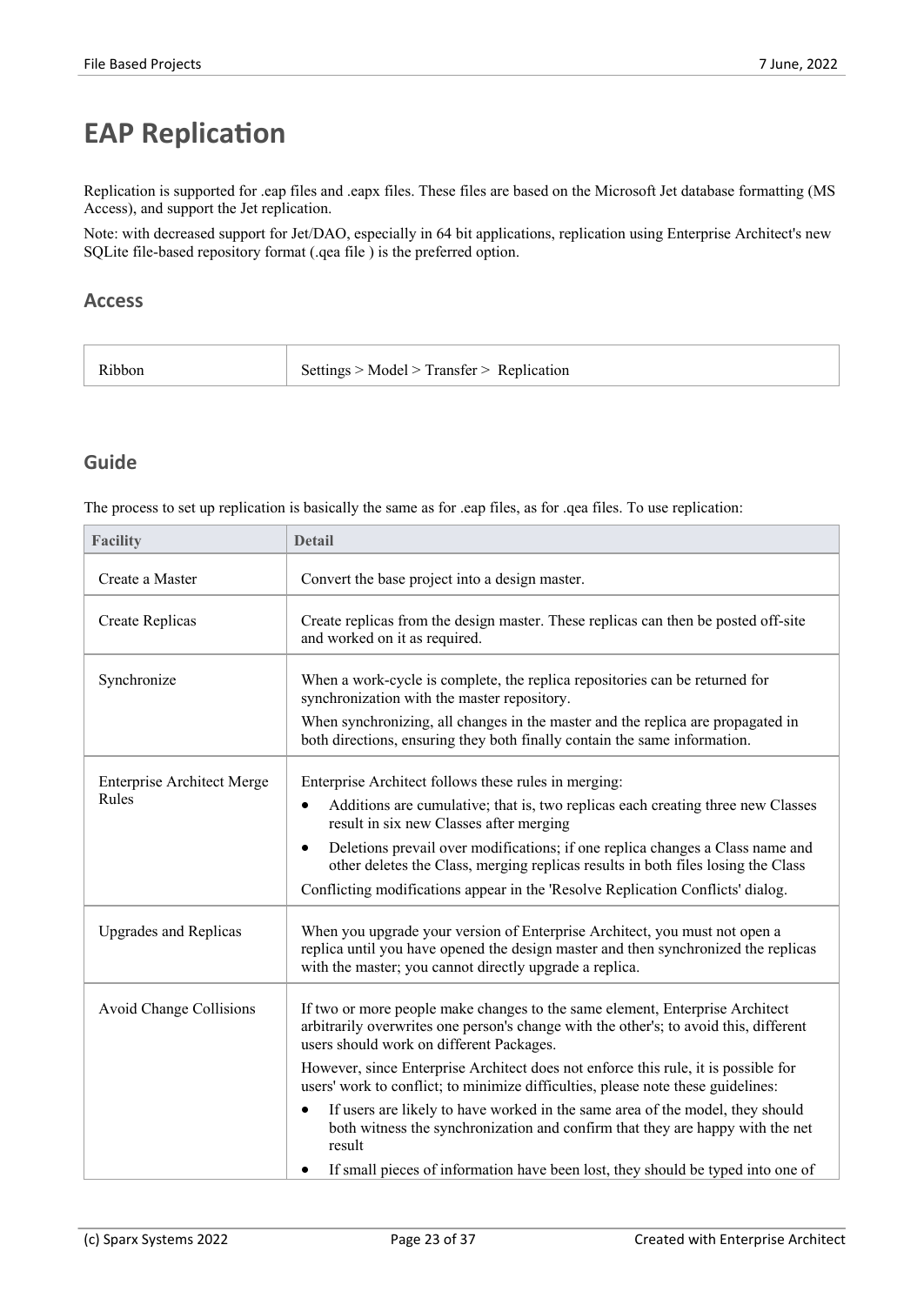|                                                  | the merged models after synchronization                                                                                                                                              |
|--------------------------------------------------|--------------------------------------------------------------------------------------------------------------------------------------------------------------------------------------|
|                                                  | If a large piece of information has been lost (for example, an overwritten large<br>$\bullet$<br>Class note) use the 'Resolve Replication Conflicts' dialog                          |
| Disable or Remove<br><b>Replication Features</b> | If you have converted a project to a design master but now want to disable the<br>replication features, you can remove Replication; ensure that you back up all your<br>files first. |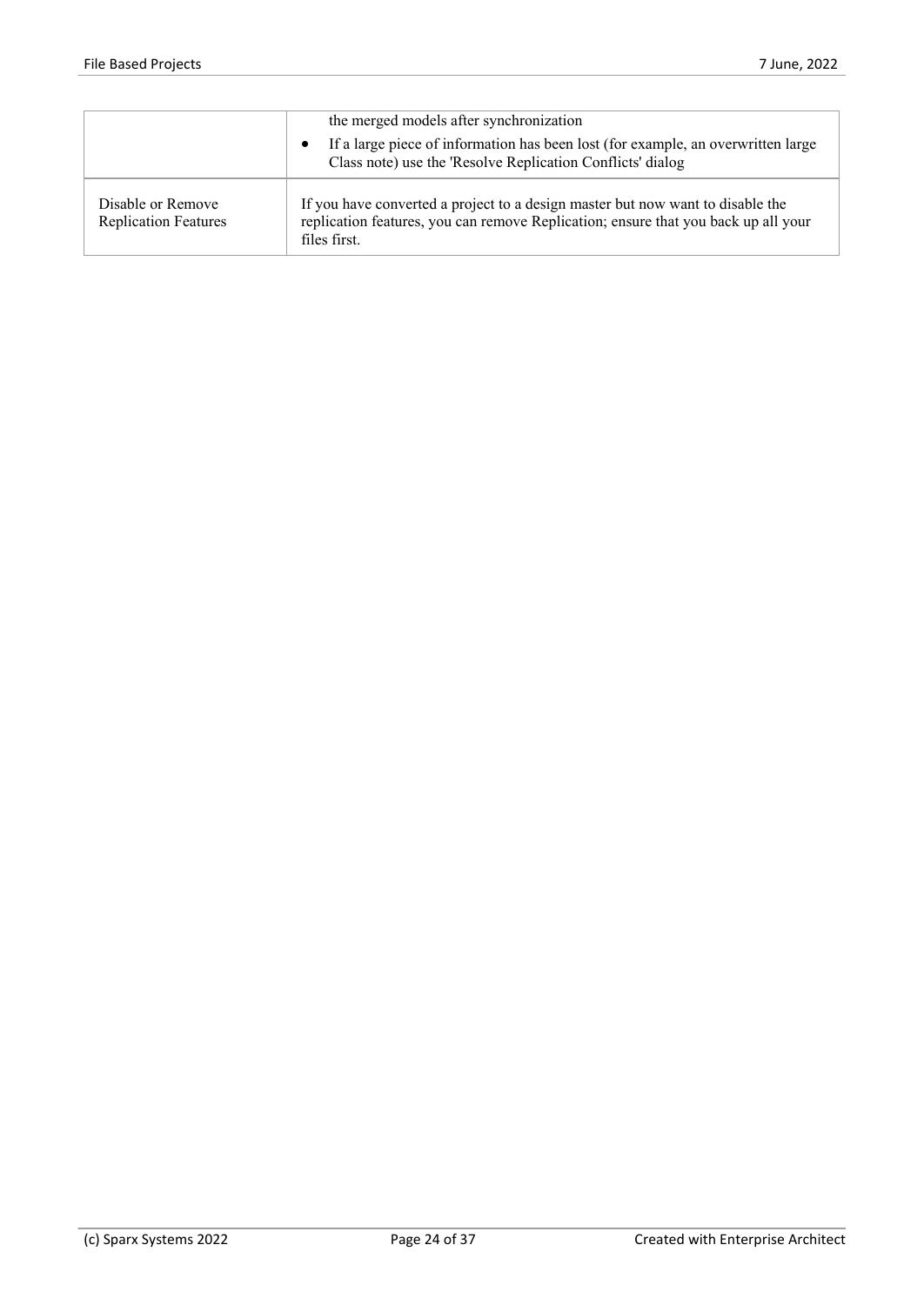## **Design Masters - EAP**

A design master is the first converted Enterprise Architect project that supports replication. You create the master project from which you create replicas that can be modified independently of the master project and re-merged later.

### **Access**

| Settings > Model > Transfer > EAP Replication > Make Design Master<br>Ribbon |
|------------------------------------------------------------------------------|
|------------------------------------------------------------------------------|

## **Create a design master**

| <b>Step</b> | <b>Action</b>                                                                      |  |
|-------------|------------------------------------------------------------------------------------|--|
|             | Take a back-up of the required Enterprise Architect project.                       |  |
|             | Select the project in the Browser window.                                          |  |
|             | Select the 'Make Design Master' menu option and follow the on-screen instructions. |  |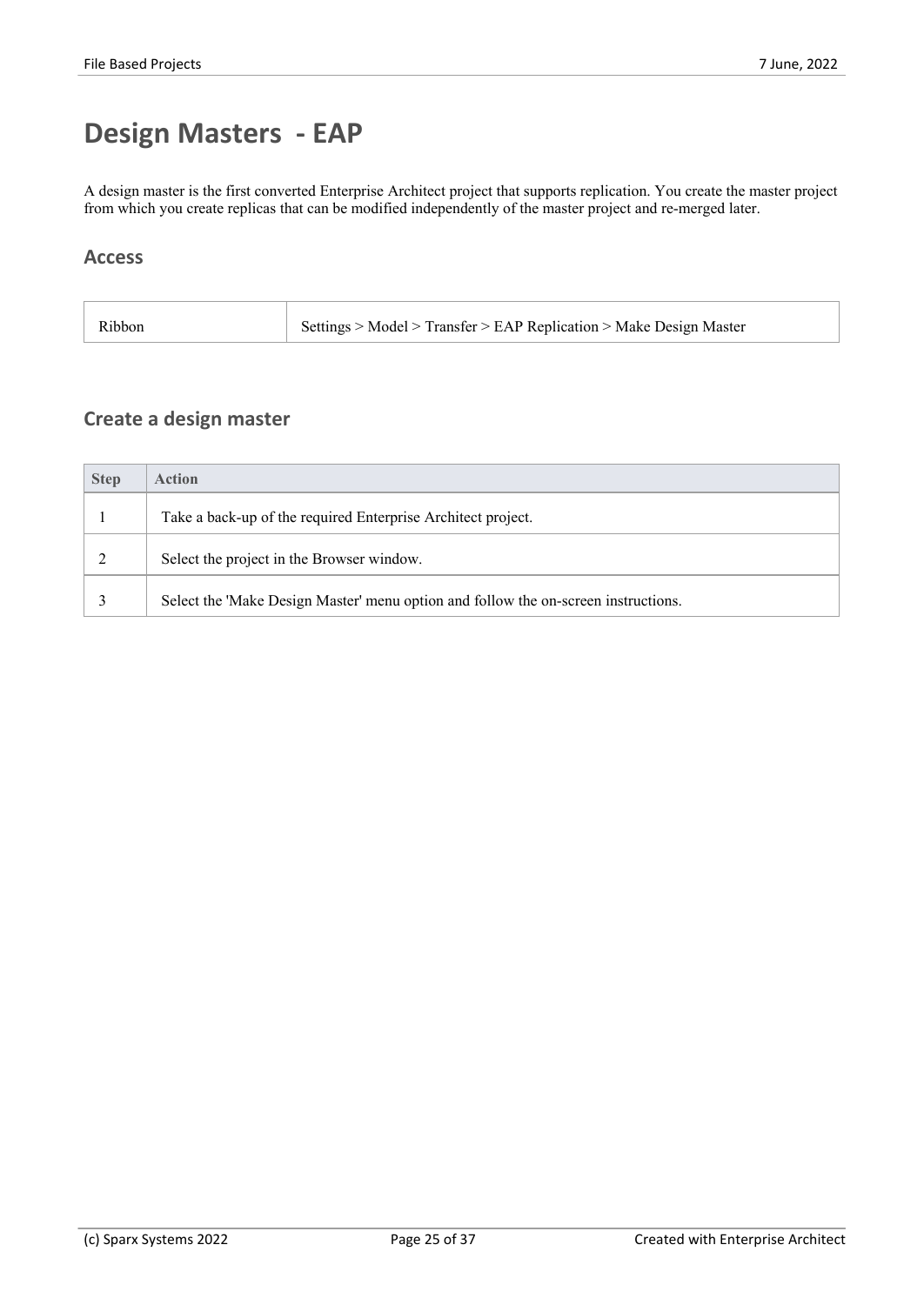## **Create Replicas - EAP**

A replica is one of several copies of the design master of an Enterprise Architect project. You create the copy of the master project for you or another user to modify independently and re-merge later.

## **Access**

| ~> Model > Transfer > EAP Replication > Create New Replica<br>Ribbon |  |
|----------------------------------------------------------------------|--|
|----------------------------------------------------------------------|--|

## **Create a replica**

| <b>Step</b> | <b>Action</b>                                                                                                            |
|-------------|--------------------------------------------------------------------------------------------------------------------------|
|             | First create a design master, then select the 'Create New Replica' menu option and follow the on-screen<br>instructions. |
|             | Edit the replica over time and, when required, return the file for merging with the design master.                       |

## **Notes**

In the Corporate, Unified and Ultimate Editions of Enterprise Architect, if security is enabled you must have 'Manage Replicas' permission to create a replica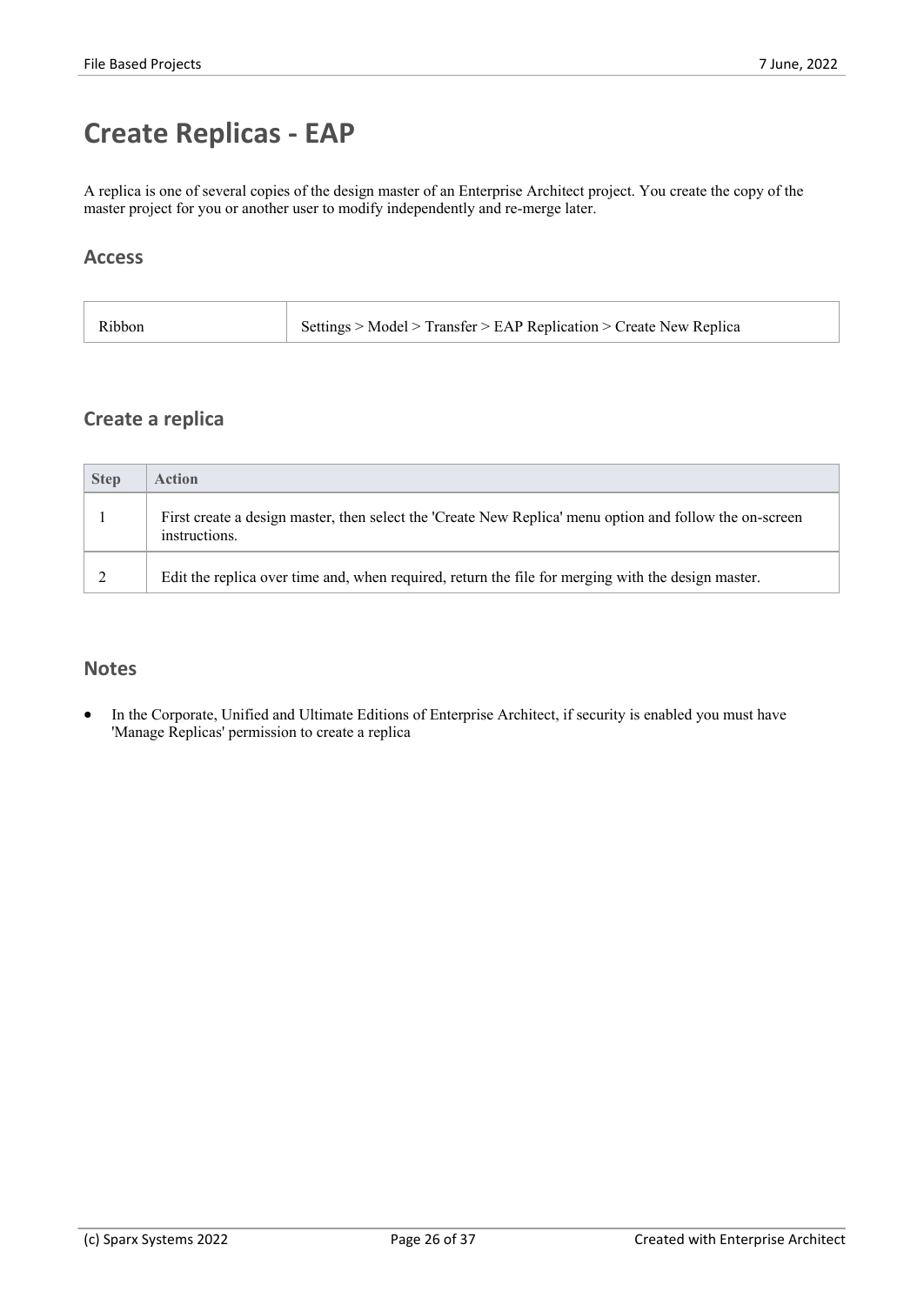## **Synchronize Replicas - EAP**

Synchronizing replicas combines the changes made to each file. You can:

- Merge the changes made to each replica with the design master, so that a new set of replicas with all changes can be generated and distributed
- Combine the changes made to two replicas, should it be necessary for two team members to combine their work

#### **Access**

| Ribbon | Settings > Model > Transfer > EAP Replication > Synchronize Replicas |
|--------|----------------------------------------------------------------------|
|--------|----------------------------------------------------------------------|

## **Synchronize replicas**

| <b>Step</b> | <b>Action</b>                                                                              |
|-------------|--------------------------------------------------------------------------------------------|
|             | Open the design master project file (or the first required replica).                       |
|             | Select the 'Synchronize Replicas' menu option.                                             |
|             | Locate and select the (second) required replica to merge the open project and the replica. |

#### **Notes**

- Information is copied both ways, including deletes, updates and inserts; both projects end up containing identical information
- If this process generates 'conflicting changes' errors, you should review and, if necessary, resolve these conflicts
- In the Corporate, Unified and Ultimate Editions of Enterprise Architect, if security is enabled you must have 'Manage Replicas' permission to create a replica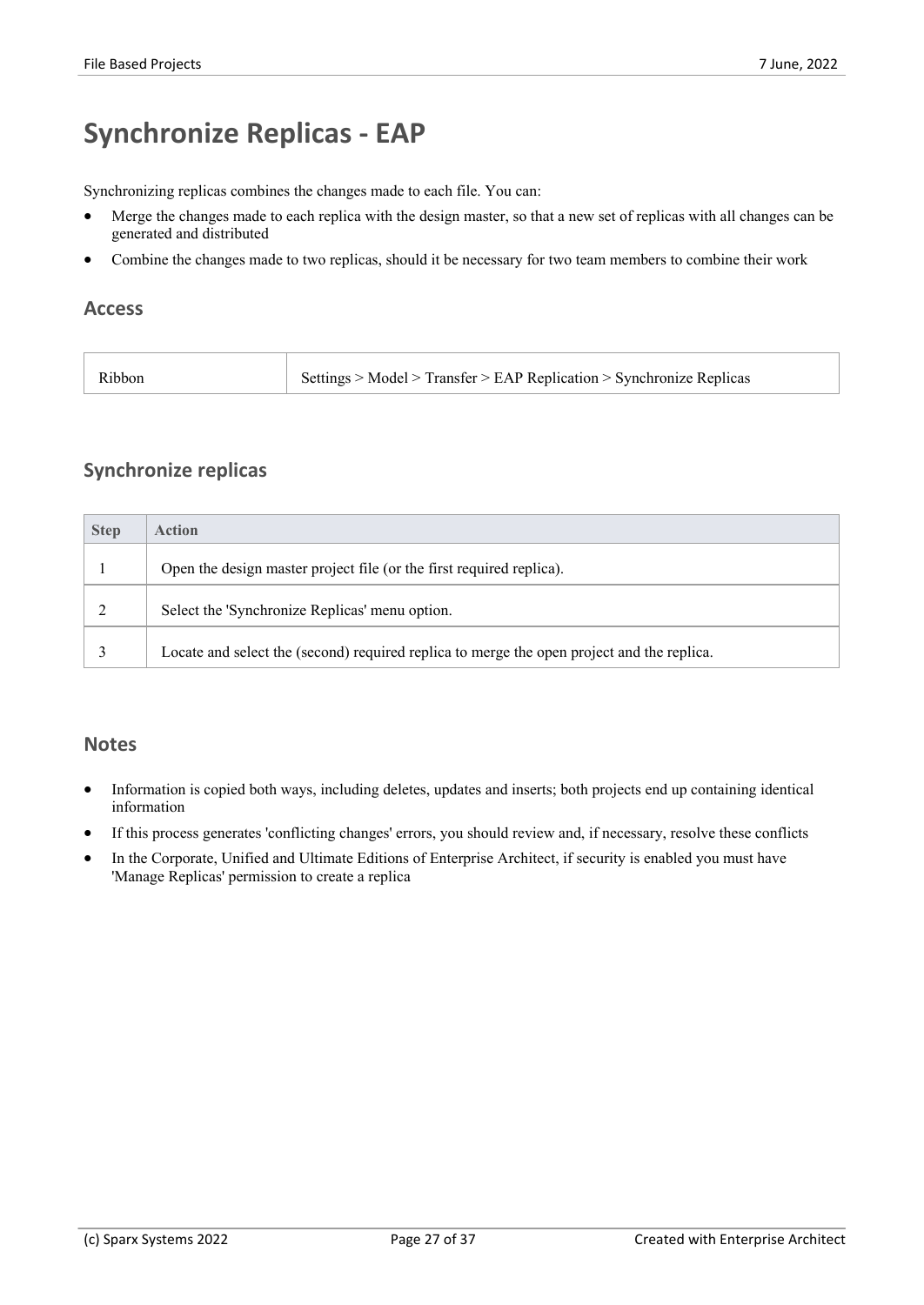## **Remove Replication - EAP**

Replication makes many changes to the database structure of your model, so the model file becomes considerably larger with additional information; you might, therefore, decide not to use the replication feature any more.

### **Access**

| $\cdot$ Model $>$ Transfer $>$ EAP Replication $>$ Remove Replication<br>K1bb01<br>the contract of the contract of the contract of |  |  |  |
|------------------------------------------------------------------------------------------------------------------------------------|--|--|--|
|------------------------------------------------------------------------------------------------------------------------------------|--|--|--|

### **Remove replication from your model**

| <b>Step</b> | <b>Action</b>                                                                                                                                     |
|-------------|---------------------------------------------------------------------------------------------------------------------------------------------------|
|             | Open a .EAP file (any .EAP file, other than the one having replication removed) - the menu option is not<br>available if no file is open.         |
| 2           | Select the 'Remove Replication' menu option.                                                                                                      |
|             | The 'Remove Replication Wizard' dialog displays.                                                                                                  |
| 3           | Enter the full path and file name of the project to have replication removed.                                                                     |
|             | Click on the Next button.                                                                                                                         |
|             | If the project displays Version Number 7.0 this indicates that Auditing is enabled. Auditing should be<br>disabled before proceeding (see Notes). |
| 4           | Enter the full path and file name of the base Enterprise Architect model (with no replication) to act as<br>template.                             |
|             | Click on the Next button.                                                                                                                         |
| 5           | Enter the full path and required file name for the output file.                                                                                   |
|             | Click on the Next button.                                                                                                                         |
| 6           | Select whether to have a log file created and, if so, enter a file name for the log file.                                                         |
| 7           | Click on the Run button to begin removing replication.                                                                                            |
|             | Enterprise Architect creates a new project containing all the model information.                                                                  |
|             | Your model has now had replication removed, and should be considerably smaller.                                                                   |

#### **Notes**

- You cannot remove replication from a model with Auditing enabled if you want to remove replication:
- 1. Disable Auditing.
- 2. If prompted to do so, allow Enterprise Architect to roll back the database version.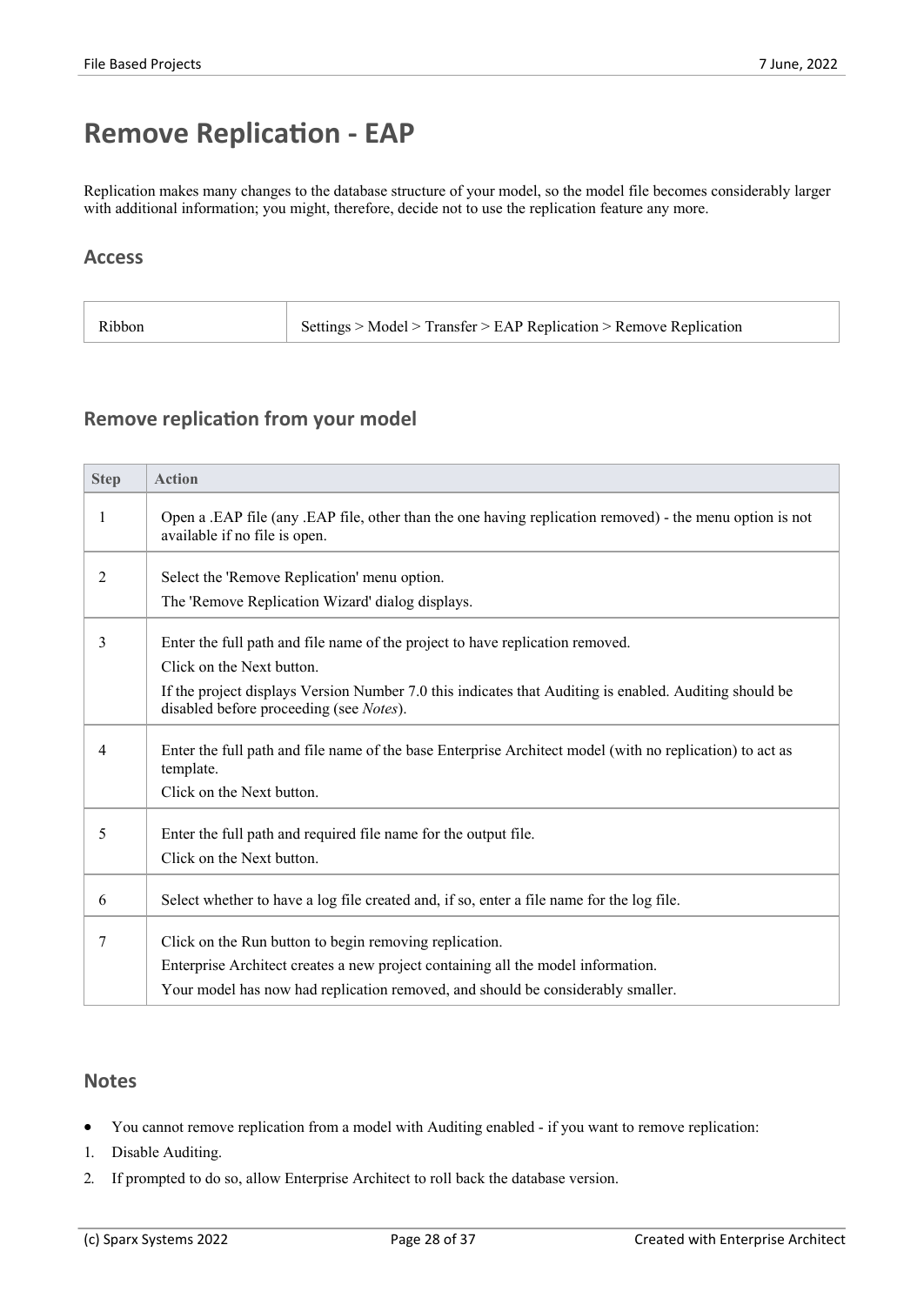3. Remove replication.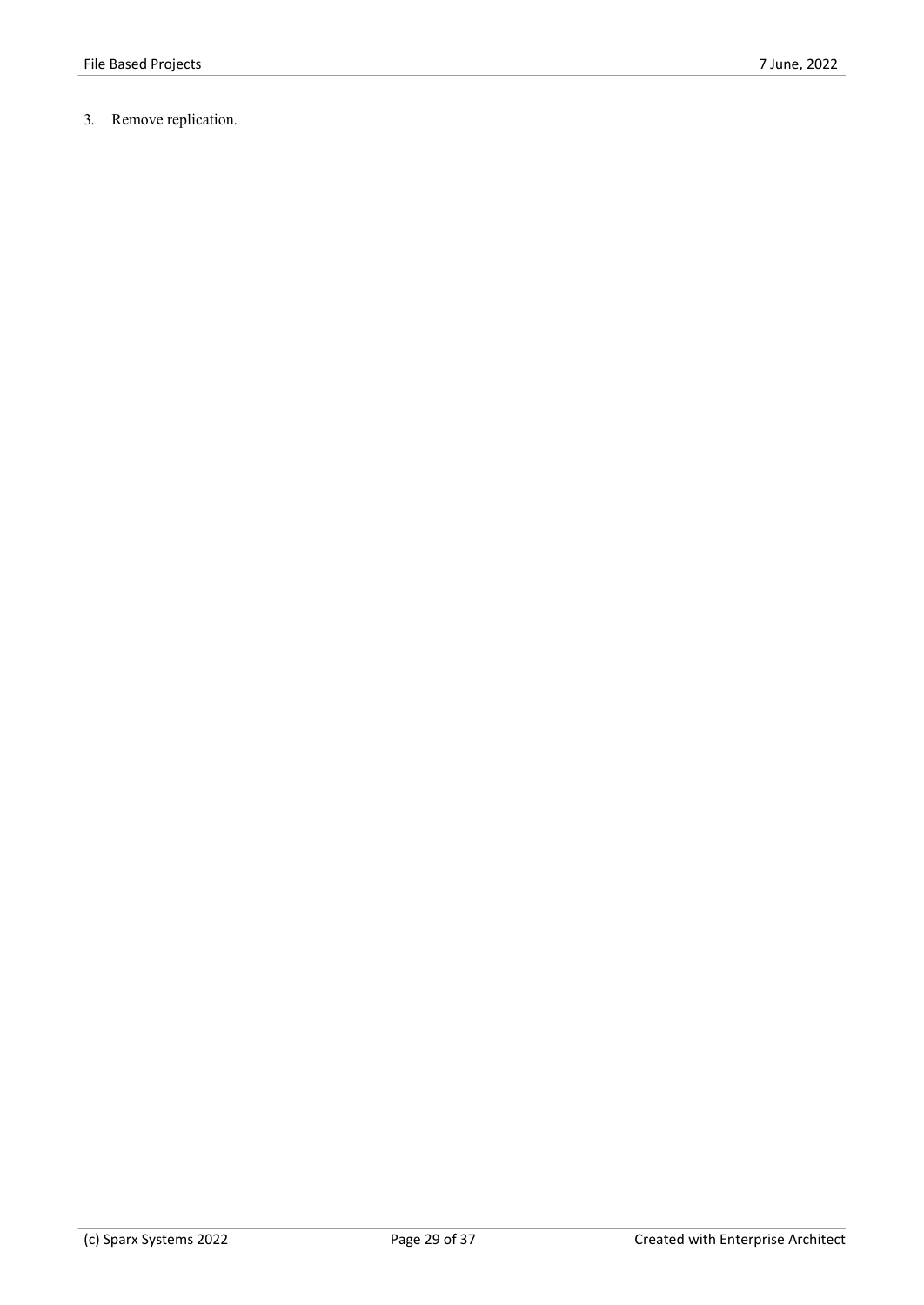## **Upgrade Replicas - EAP**

A new release of Enterprise Architect might contain changes to the underlying project structure, such as more tables or changed queries. If you use Replication, you must take care with your upgrade.

## **Considerations**

| <b>Consideration</b>                | <b>Detail</b>                                                                                                                                                                                              |
|-------------------------------------|------------------------------------------------------------------------------------------------------------------------------------------------------------------------------------------------------------|
| Open Design Master<br>Project first | After installing the new version of Enterprise Architect, it is very important that<br>you open the design master before opening any of the replicas with the updated<br>version.                          |
| Changes to the database<br>design   | Changes to the database design in a replicated project can ONLY be done to the<br>design master; trying to update a replica at best does nothing, and at worst causes<br>the update of the master to fail. |
| Propagate Changes                   | Design changes are propagated through to the replicas the next time the replicas are<br>synchronized with the master.                                                                                      |
| Alternatively                       | One other strategy is to remove replication from a copy of the replica set, upgrade<br>that project and convert it into a new design master from which new replicas are<br>created.                        |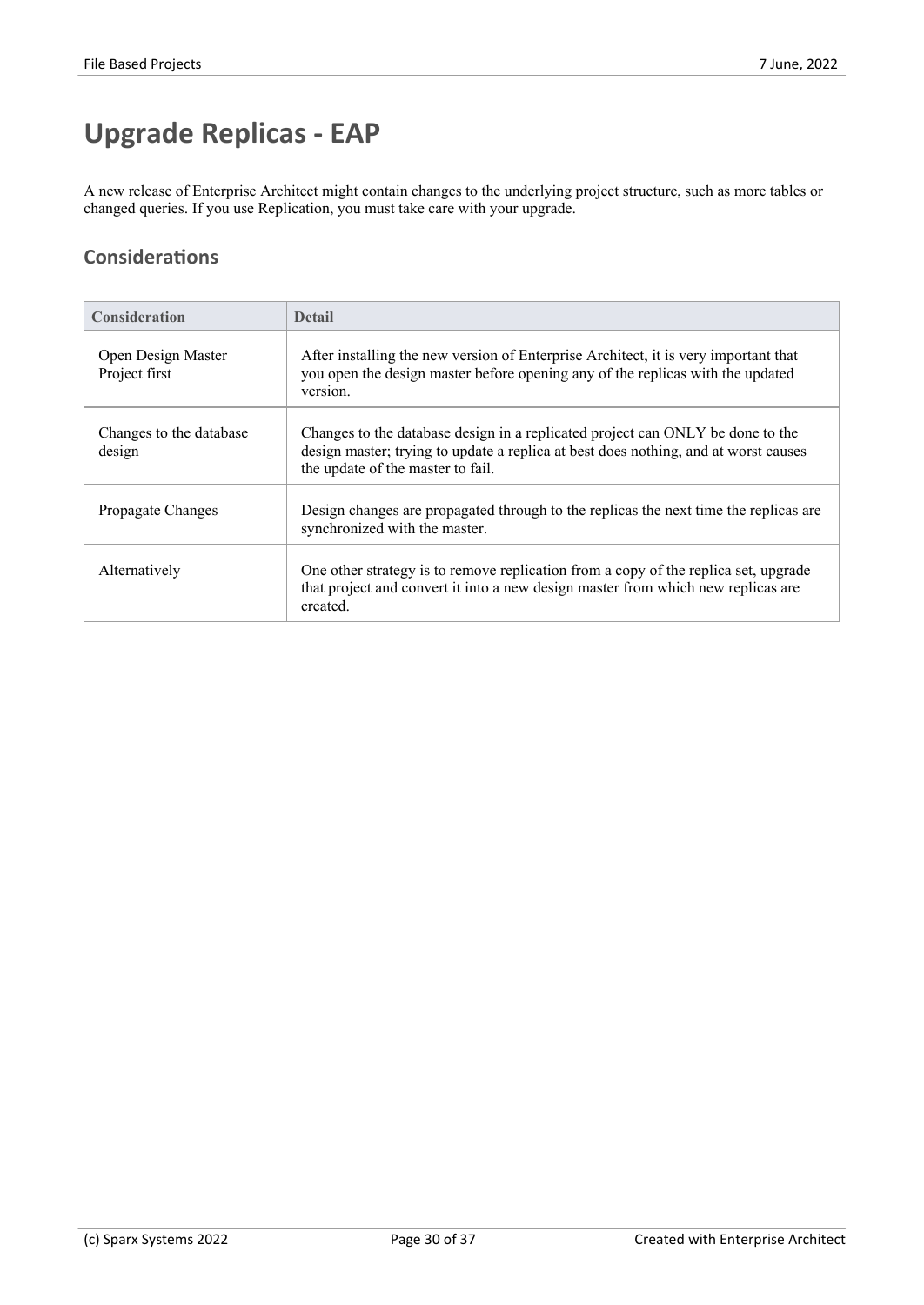## **Resolve Conflicts - EAP**

If two or more people each work on the same model object in their respective replicas between synchronizations, the replication engine has problems in resolving which change is the master. You need to select which of two conflicting changes you should save to the Design Master and/or replicas, where a substantial piece of information has been overridden by a user and you want to retrieve it.

### **Access**

| Settings > Model > Transfer > EAP Replication > Resolve Replication Conflicts |  |
|-------------------------------------------------------------------------------|--|
|                                                                               |  |

## **Considerations**

| Consideration         | <b>Detail</b>                                                                                                                                                                                                                                                                |
|-----------------------|------------------------------------------------------------------------------------------------------------------------------------------------------------------------------------------------------------------------------------------------------------------------------|
| Avoid the problem     | Ensure that each team member always works in a separate area of the model within<br>their replica.                                                                                                                                                                           |
| Check for conflicts   | After synchronizing replicas, open the 'Resolve Conflicts' dialog (see next table)<br>and check if there were any conflicts.                                                                                                                                                 |
| Response to conflicts | When a project record has been modified in different ways by different users, the<br>replication engine selects one of the conflicting values based on rules within the<br>JET replication manager.                                                                          |
|                       | However, the replication engine stores the discarded changes and flags the conflict<br>on the 'Resolve Conflicts' dialog so that you can choose to roll in the discarded<br>change instead.                                                                                  |
|                       | Normally it is not necessary or desirable to examine conflicts, since they represent<br>relatively inconsequential pieces of information that can very easily be modified<br>through the normal Enterprise Architect interface; for example, by moving a<br>diagram element. |
|                       | The only case in which the 'Resolve Conflicts' dialog should be used is where a<br>substantial piece of information has been overridden by a user, and you want to<br>retrieve it.                                                                                           |

## **Resolve conflicts in changes to the same model object in two separate replicas**

| <b>Step</b> | <b>Action</b>                                                                                          |
|-------------|--------------------------------------------------------------------------------------------------------|
|             | Synchronize a replica with the Design Master, and display the 'Resolve Conflicts' dialog.              |
|             | In the 'Table with Conflicts' list, click on the entry that is likely to contain the lost information. |
|             |                                                                                                        |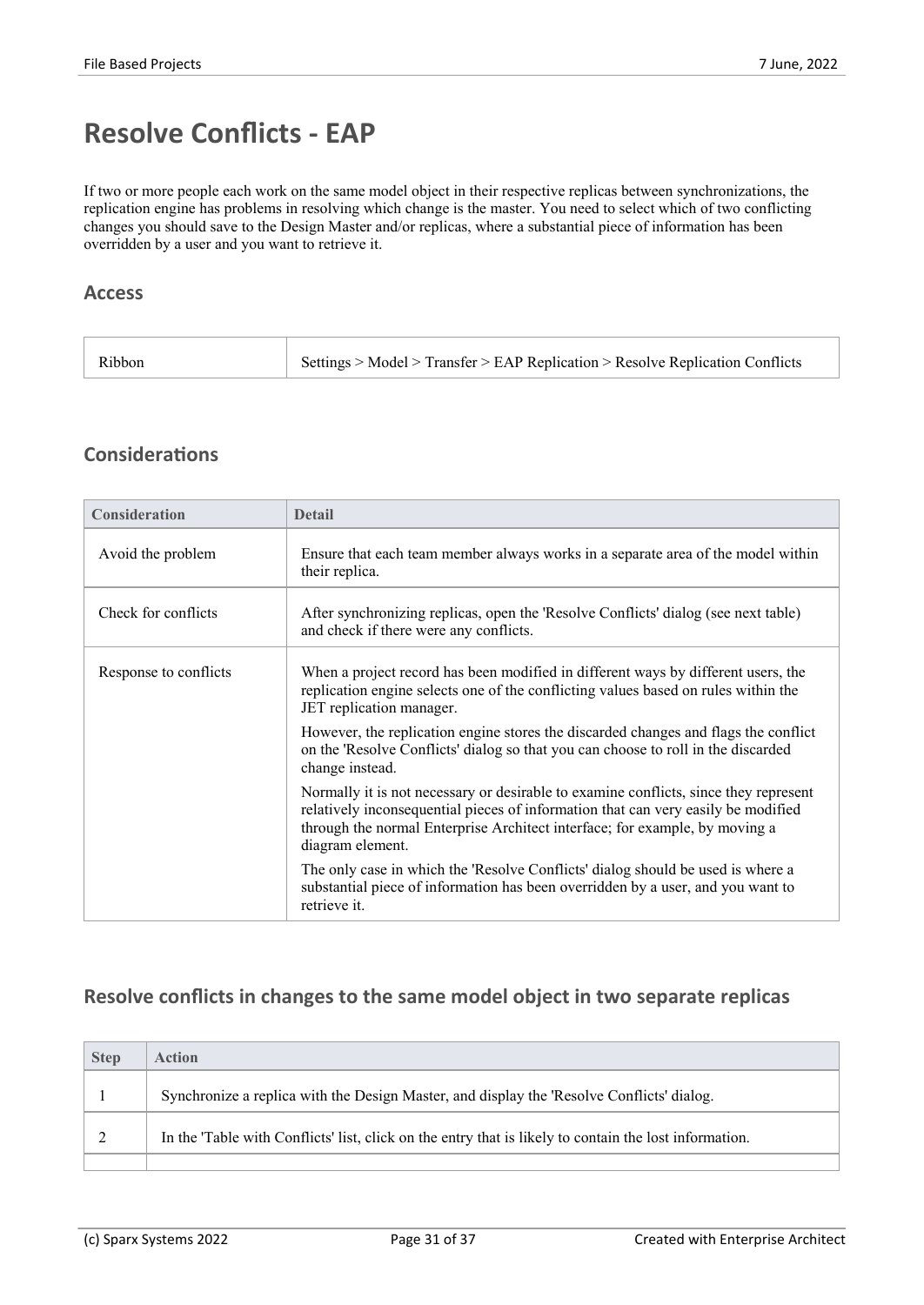| Click on each entry in the Conflicting Records list.<br>When the lost information appears in the Conflict Details list, click on the Overwrite with Conflict button.                  |
|---------------------------------------------------------------------------------------------------------------------------------------------------------------------------------------|
| In the 'Conflicting Records' list, you can also copy each Row ID to the clipboard by right-clicking on the<br>row and selecting the 'Copy to Clipboard' menu option.                  |
| You can locate the object that is in conflict in the Browser window or diagrams, by right-clicking on it<br>and selecting the 'Find in Project Browser' or 'Find in Diagrams' option. |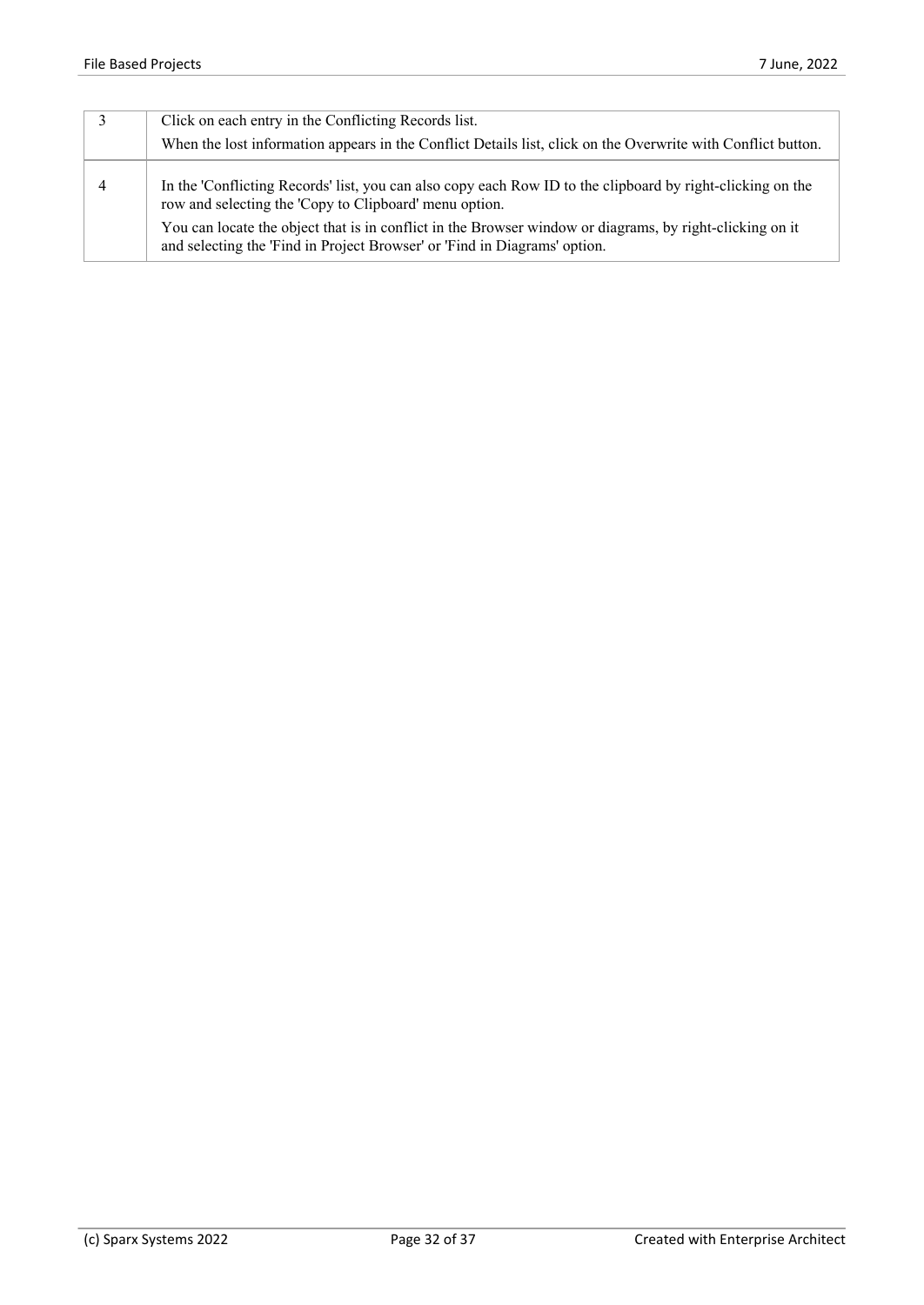## **Create a Project in a MS Access 2007 Database**

With the release of Enterprise Architect v16, while it is still possible to utilize MS Access 2007 (.ACCDB) based repositories using an ODBC based connection, the introduction of the .EADB file type greatly simplifies the creation process. Therefore Sparx Systems recommends that all new MS Access 2007 based repositories should be created as .EADB. But these instructions remain for historical purposes.

The .ACCDB database format was introduced with MS Access 2007 and remains the format for all versions of MS Access since. In order for Enterprise Architect to be able to read data from a MS Access 2007, databases the local machine must have the appropriate ODBC driver (*Microsoft Access Driver (\*.mdb, \*.accdb)* ) installed. The ODBC driver (and supporting file) are installed by either having MS Access 2007 (or later) or the MS Access 2013 (or later) redistributables (sometimes referred to asthe Access Database Engine or ACE) installed. MS Access requires a license, while the redistributables can be freely downloaded from the Microsoft [website](https://www.microsoft.com/en-us/download/details.aspx?id=54920).

To create a project in a MS Access 2007 database, you work through these stages:

- Stage 1: Obtain the EABase.accdb file
- Stage 2: Create ODBC DSN
- Stage 3: Connect to the Repository
- Stage 4: (optional) Transfer an existing repository into the MS Access 2007 database

## **Prerequisites**

· *MS Access 2007* (or later) or *MS Access 2013 Access Database Engine* (or later) is installed on the local machine

### **1. Obtain the EABase.accdb file**

| <b>Step</b> | <b>Action</b>                                                                                                                                                                          |
|-------------|----------------------------------------------------------------------------------------------------------------------------------------------------------------------------------------|
| 1.1         | Download <i>eabase-XXXX-accdb.zip</i> (where XXXX is the latest schema version number) from the Sparx<br>Systems website, and unzip the file contained within to a temporary location. |
| 1.2         | Move file EABaseXXXX.accdb to an appropriate location on your local hard drive and at the same time<br>rename the file to something meaningful for the current project.                |

## **2. Create ODBC DSN**

| <b>Step</b> | <b>Action</b>                                                                                                                                                                                                                                                                                                                                                                                                                                                                                                |  |
|-------------|--------------------------------------------------------------------------------------------------------------------------------------------------------------------------------------------------------------------------------------------------------------------------------------------------------------------------------------------------------------------------------------------------------------------------------------------------------------------------------------------------------------|--|
| 2.1         | The Windows Operating System includes two different versions of the ODBC administrative tool, one for<br>32 bit and the other for 64 bit applications. Therefore you need to open the 'Open Data Source'<br>Administrator' that corresponds to the architecture of your Enterprise Architect application. The easiest<br>way to achieve this is to use Enterprise Architect's build-in ribbon option: 'Settings > User Tools > ODBC<br>Data Sources'.<br>The ODBC Data Source Administrator window displays. |  |
| 2.2         | The DSN can be saved as either a User or System DSN, if you have administrator privileges on the local<br>machine then we would suggest saving the DSN as a System DSN, otherwise your only option is to                                                                                                                                                                                                                                                                                                     |  |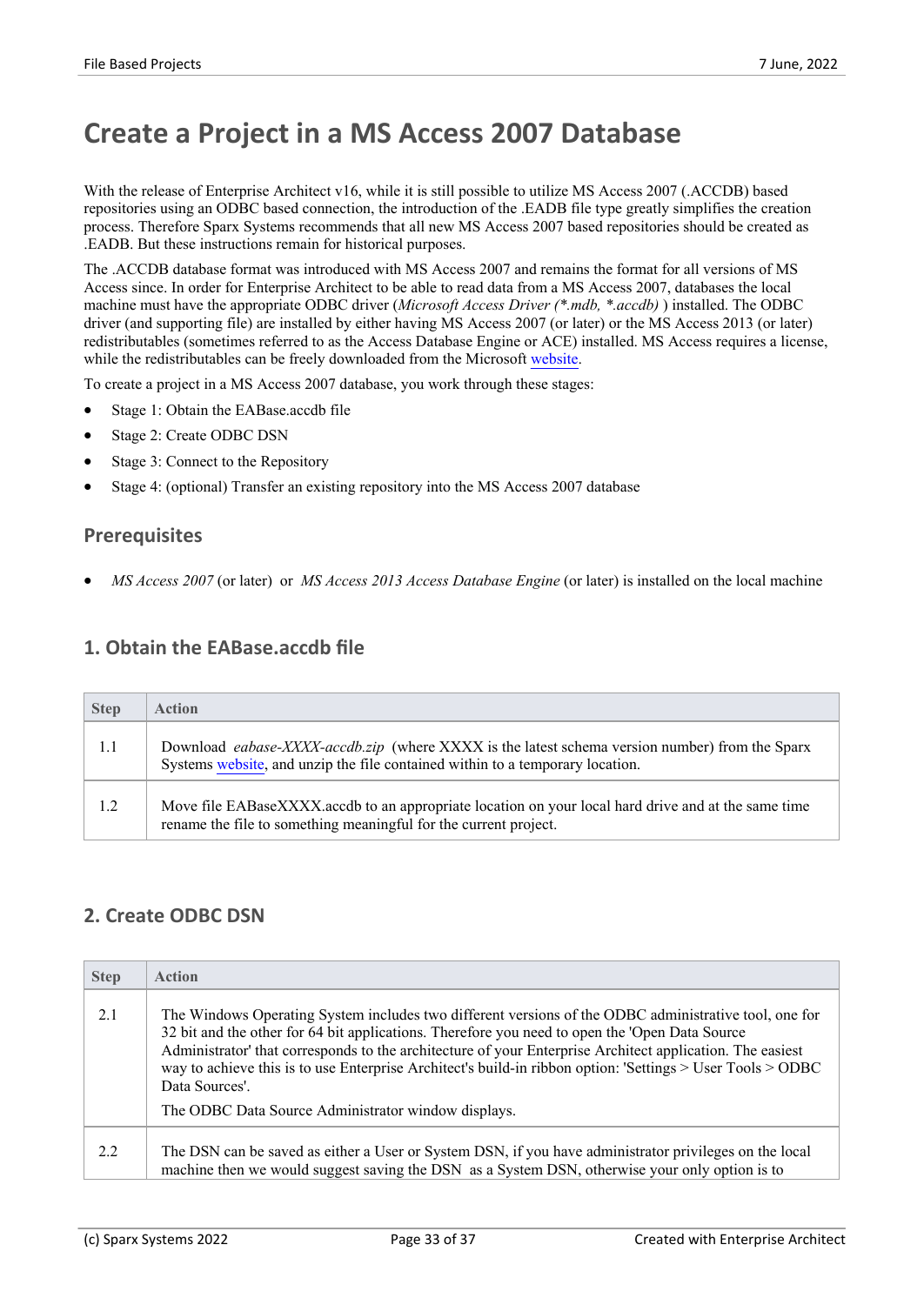|      | create a User DSN.                                                                                                                                             |
|------|----------------------------------------------------------------------------------------------------------------------------------------------------------------|
| 2.3  | Click on the Add button.                                                                                                                                       |
|      | The 'Create New Data Source' dialog displays, enabling you to add a new DSN.                                                                                   |
| 2.4  | Select 'MS Access Driver (*.mdb, *.accdb)' from the list.                                                                                                      |
|      | Note: Make sure NOT to select 'MS Access Driver (*.mdb)' without the '*.accdb'; this is the older driver<br>and does not work with MS Access 2007 databases.   |
| 2.5  | Click on the Finish button.                                                                                                                                    |
|      | The 'ODBC Microsoft Access Setup' dialog is displayed.                                                                                                         |
| 2.6  | Enter these configuration details:                                                                                                                             |
|      | Data Source Name: (DSN), a unique name for the connection<br>٠                                                                                                 |
|      | <b>Description:</b> (optional) description of the DSN<br>$\bullet$                                                                                             |
| 2.7  | Click on the Select button to display the Select Database screen. Use this to browse for and select the<br>database file, which was renamed in step 1.2 above. |
| 2.8  | Click on the OK button on the Select Database screen.                                                                                                          |
| 2.9  | Click on the OK button on the ODBC Microsoft Access Setup screen. This will save the ODBC DSN.                                                                 |
| 2.10 | If the test succeeds, click on the OK button to complete the configuration.                                                                                    |
|      | If the test does not succeed, review your settings.                                                                                                            |

## **3. Connect to the Repository**

| <b>Step</b> | <b>Action</b>                                                                                                       |
|-------------|---------------------------------------------------------------------------------------------------------------------|
| 3.1         | Open the 'Data Link Properties' dialog using one of these methods:                                                  |
|             | Keyboard Shortcut: Ctrl+O: Connect to Server                                                                        |
|             | Start Page   Server Connection (direct to 'Open Server Connection' dialog)                                          |
|             | Open Project : Connect to Server                                                                                    |
|             | Start Page: Manage Projects: Connect to Server                                                                      |
| 3.2         | On the 'Provider' tab select 'Microsoft OLE DB Provider for ODBC Drivers', click on the Next >> button.             |
| 3.3         | Select the ODBC DSN defined in Stage 2 in the 'Use data source name' combo; click on the Test<br>Connection button. |
| 3.4         | Once step 3.3 is successful, click on the OK button to open the repository.                                         |
|             | If the test does not succeed, review your settings.                                                                 |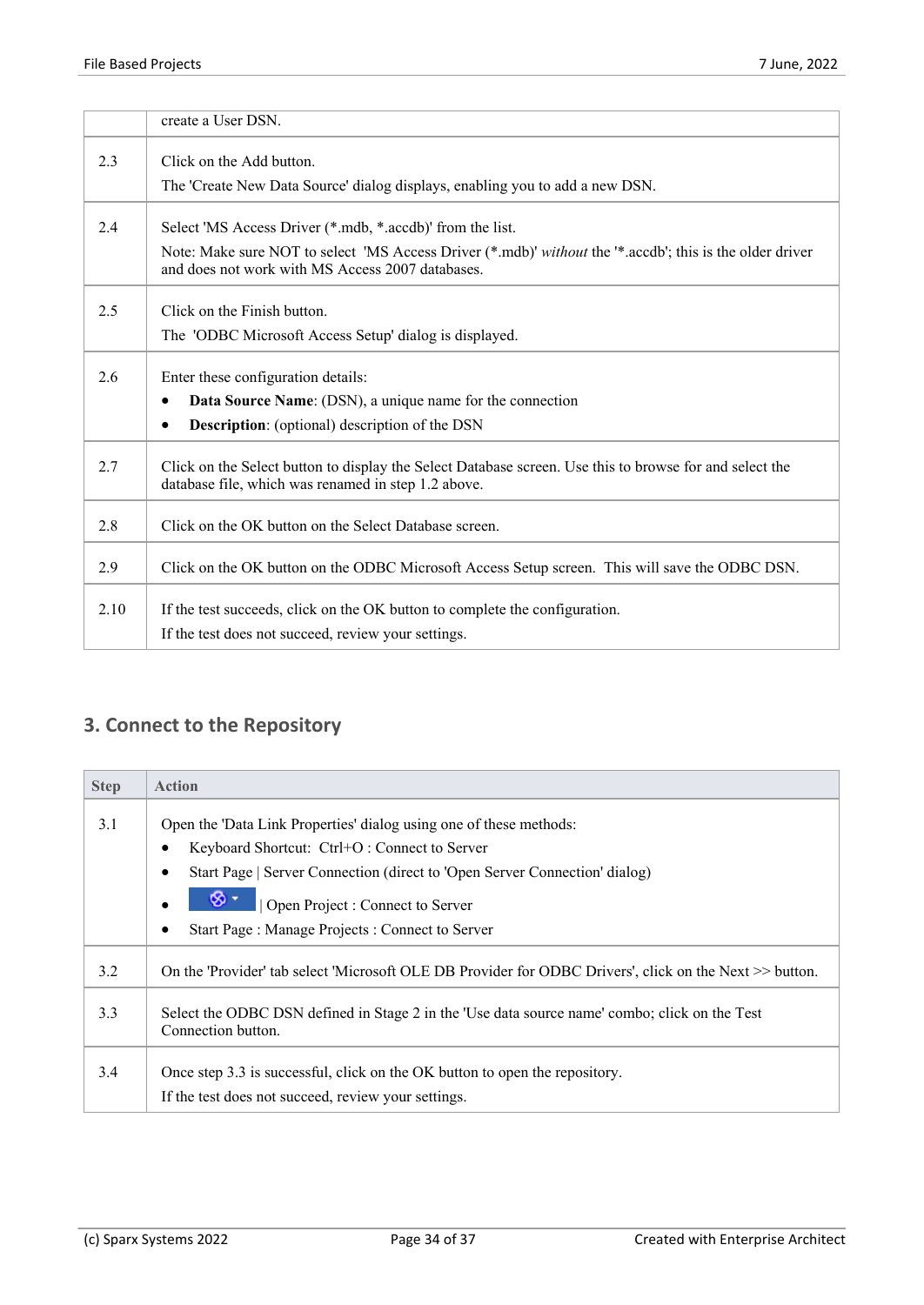## **4. Transfer existing repository contents**

This step is only required if your new MS Access 2007 repository should be loaded with the contents of another repository, if you are wanting

## **4.1. Perform a Project Integrity Check**

To avoid any potential data issues with the source repository, a Project Integrity Check should be performed. While this step is optional, Sparx Systems do recommend that it is performed.

| <b>Step</b> | <b>Action</b>                                                                                                                                                                                                                            |
|-------------|------------------------------------------------------------------------------------------------------------------------------------------------------------------------------------------------------------------------------------------|
| 4.1.1       | Using Enterprise Architect, open the source project .EAP/.EAPX file.                                                                                                                                                                     |
| 4.1.2       | Select the 'Settings $>$ Model $>$ Integrity $>$ Project Integrity' ribbon option.                                                                                                                                                       |
| 4.1.3       | Ensure that in the 'Action' panel 'Report Only' is selected, and that all checkboxes in the 'Checks to Run'<br>panel are selected, then click on the Go button.                                                                          |
| 4.1.4       | If Enterprise Architect detects that the existing model contains integrity issues, they will be listed in the<br>main panel at the bottom of the dialog. These issues should be resolved before continuing with the project<br>transfer. |

## **4.2. Transfer Source Project to an Empty .ACCDB File**

From Enterprise Architect Release 16.0 onwards, there is an alternative to the .accdb file that is easier to use; this is the Access .eadb file. Enterprise Architect uses .EADB as the extension to connect to the file using the Access ODBC driver. See the *File Based Projects* Help topic.

Note that if the .eap or .eapx file has replication enabled, this must be removed before performing the transfer. See the *Remove Replication* Help topic.

| <b>Step</b> | <b>Action</b>                                                                                                                                              |
|-------------|------------------------------------------------------------------------------------------------------------------------------------------------------------|
| 4.2.1       | Open Enterprise Architect.                                                                                                                                 |
|             | (If the 'Open Project' dialog displays, click on the Cancel button to open with no project loaded.)                                                        |
| 4.2.2       | Select the 'Settings > Model > Transfer > Full Project Transfer via Connection' ribbon option.<br>The 'Project Transfer' dialog displays.                  |
| 4.2.3       | In the 'Transfer Type' panel, select 'File to DBMS'.                                                                                                       |
| 4.2.4       | In the 'Source Project' field, click on the <b>the limitation</b> and browse for and select the name of the eap or<br>eapx file to copy to the repository. |
| 4.2.5       | $\frac{1}{2}$ $\neq$<br>button and click on the 'ODBC<br>At the right of the 'Target Project' field, click on the<br>Connection Wizard' option.            |
|             | The 'Datalink Properties' dialog displays.                                                                                                                 |
|             |                                                                                                                                                            |